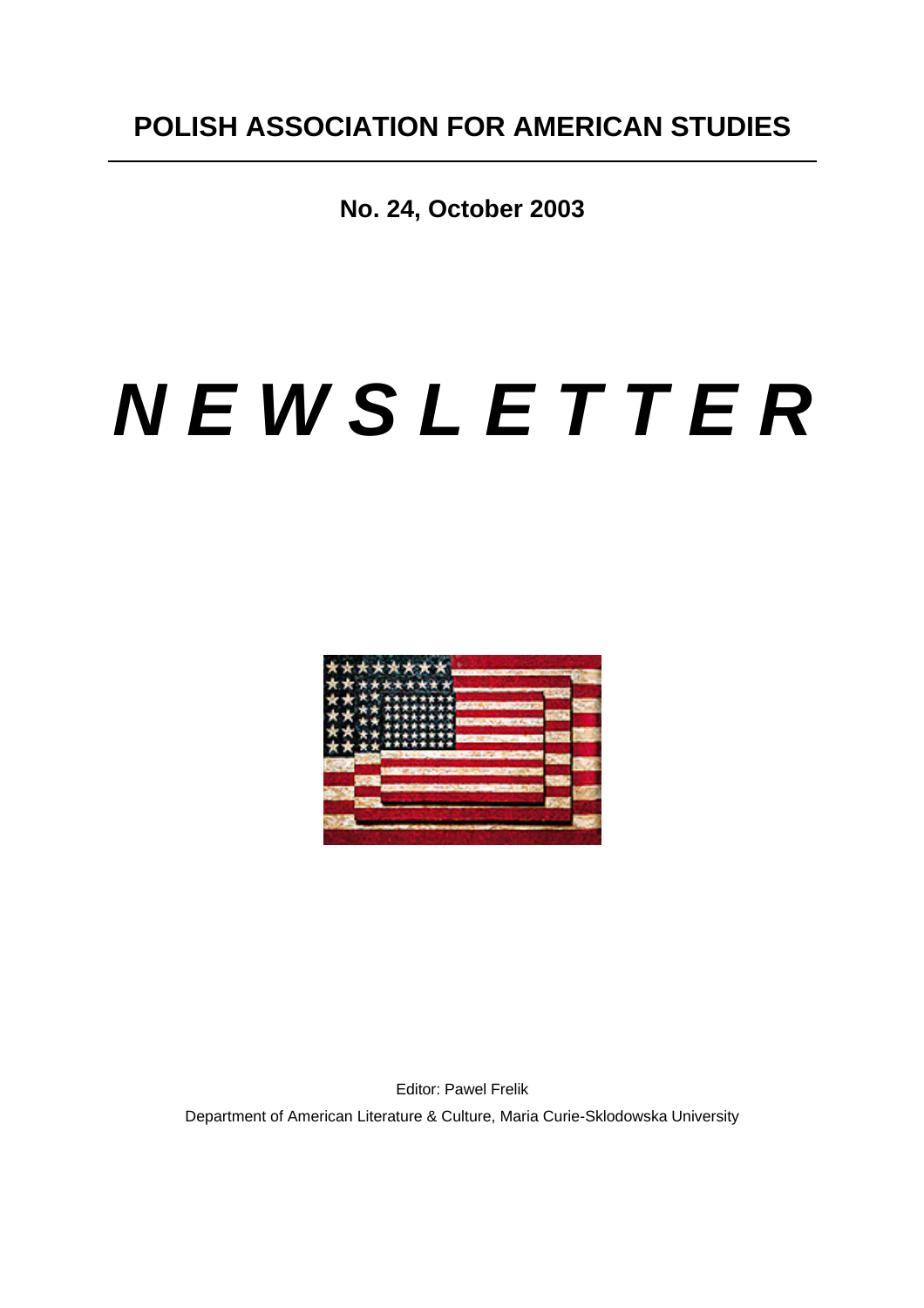#### *Contents*

| <b>PAAS Board</b>                                                                                | 3                       |
|--------------------------------------------------------------------------------------------------|-------------------------|
| Department of American Literature, Adam Mickiewicz University                                    | $\overline{\mathbf{4}}$ |
| Institute of English Philology, University of Bialystok                                          | $\overline{4}$          |
| Department of American Studies, University of Gdansk                                             | $\mathbf{5}$            |
| Department of American Literature & Culture, Catholic University of Lublin                       | $6\phantom{.0}$         |
| Department of American Literature & Culture, Maria Curie-Sklodowska University                   | $\tau$                  |
| Department of American Literature & Culture, University of Lódz                                  | $\tau$                  |
| Department of American Studies & Mass Media, University of Lódz                                  | 9                       |
| American Studies Center, University of Warsaw                                                    | 11                      |
| Institute of English Studies, University of Rzeszów                                              | 13                      |
| Department of American Literature and Culture, University of Silesia                             | 13                      |
| English Department, Nicholas Copernicus University, Torun                                        | 14                      |
| American Literature Section, Institute of English Studies, University of Warsaw                  | 15                      |
| Institute of English Studies, Section of Cultures of Anglo-Saxon Countries, University of Warsaw | 17                      |
| Institute of English Philology, University of Wroclaw                                            | 17                      |
| <b>MESEA Call for Papers</b>                                                                     | 18                      |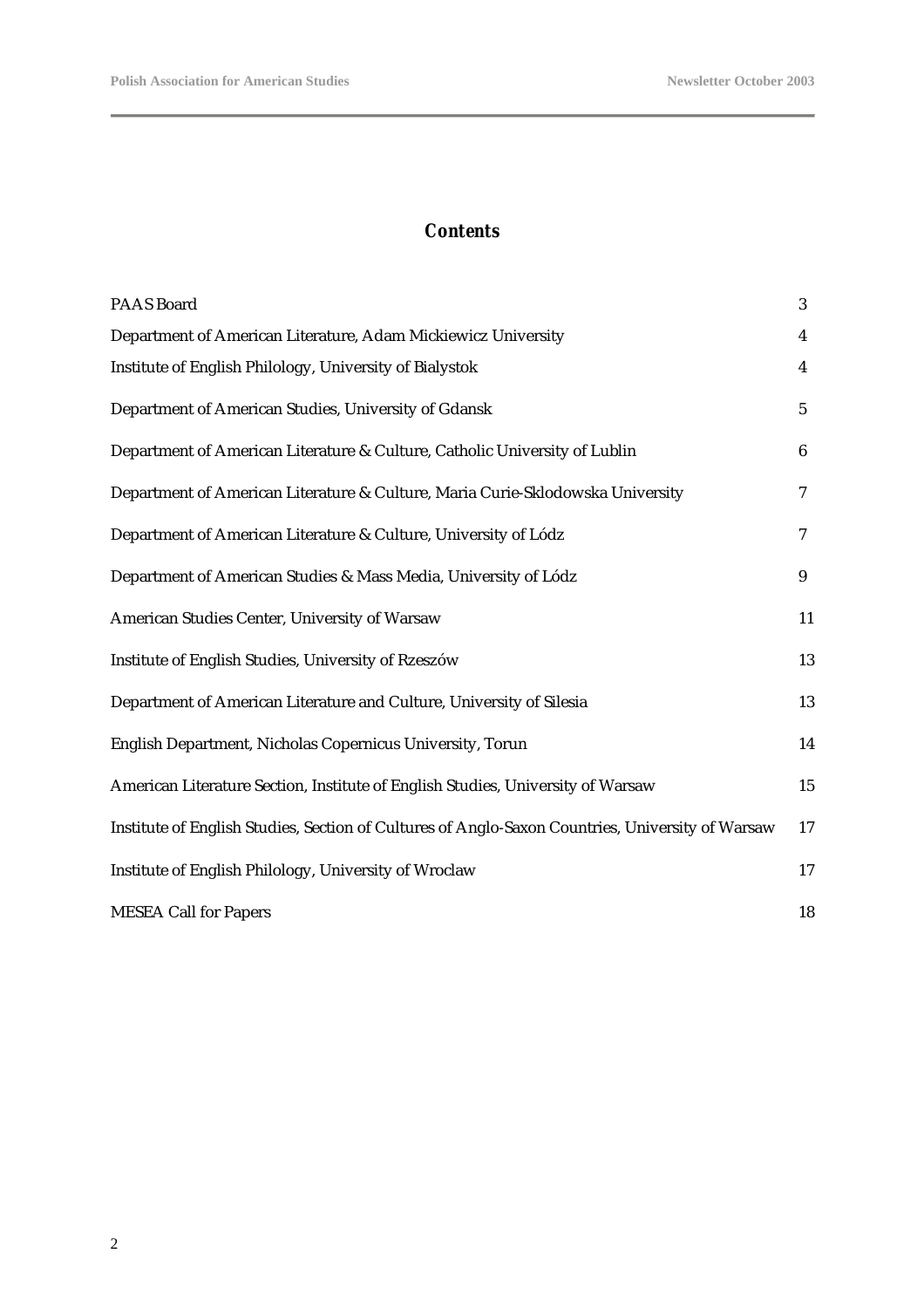# **PAAS BOARD**

**2002-2005**

**Marek Wilczynski**

President

Department of American Literature Adam Mickiewicz University Al. Niepodleglosci 4 61-874 Poznan e-mail: marek@hum.amu.edu.pl

## **Jadwiga Maszewska** Vice-President

Department of American Literature & Culture University of Lódz Al. Kosciuszki 65 90-514 Lódz e-mail: jagamasz@krysia.uni.lodz.pl

#### **Marek Paryz**

**Treasurer** 

American Literature Department University of Warsaw ul. Nowy Swiat 4 00-497 Warszawa e-mail: m.a.paryz@uw.edu.pl

**Agnieszka Graff** 

**Secretary** 

American Studies Center University of Warsaw e-mail: agraff@poczta.onet.pl

**Jerzy Durczak**

Representative to the European Association of American Studies

Department of American Literature & Culture, Maria Curie-Sklodowska University Pl. Marii Curie-Sklodowskiej 4 20-031 Lublin e-mail: durczak@klio.umcs.lublin.pl

**Pawel Frelik**  Editor of *PAAS Newsletter*

Department of American Literature and Culture Maria Curie-Sklodowska University Pl. Marii Curie-Sklodowskiej 4 20-031 Lublin e-mail: pawel.frelik@umcs.lublin.pl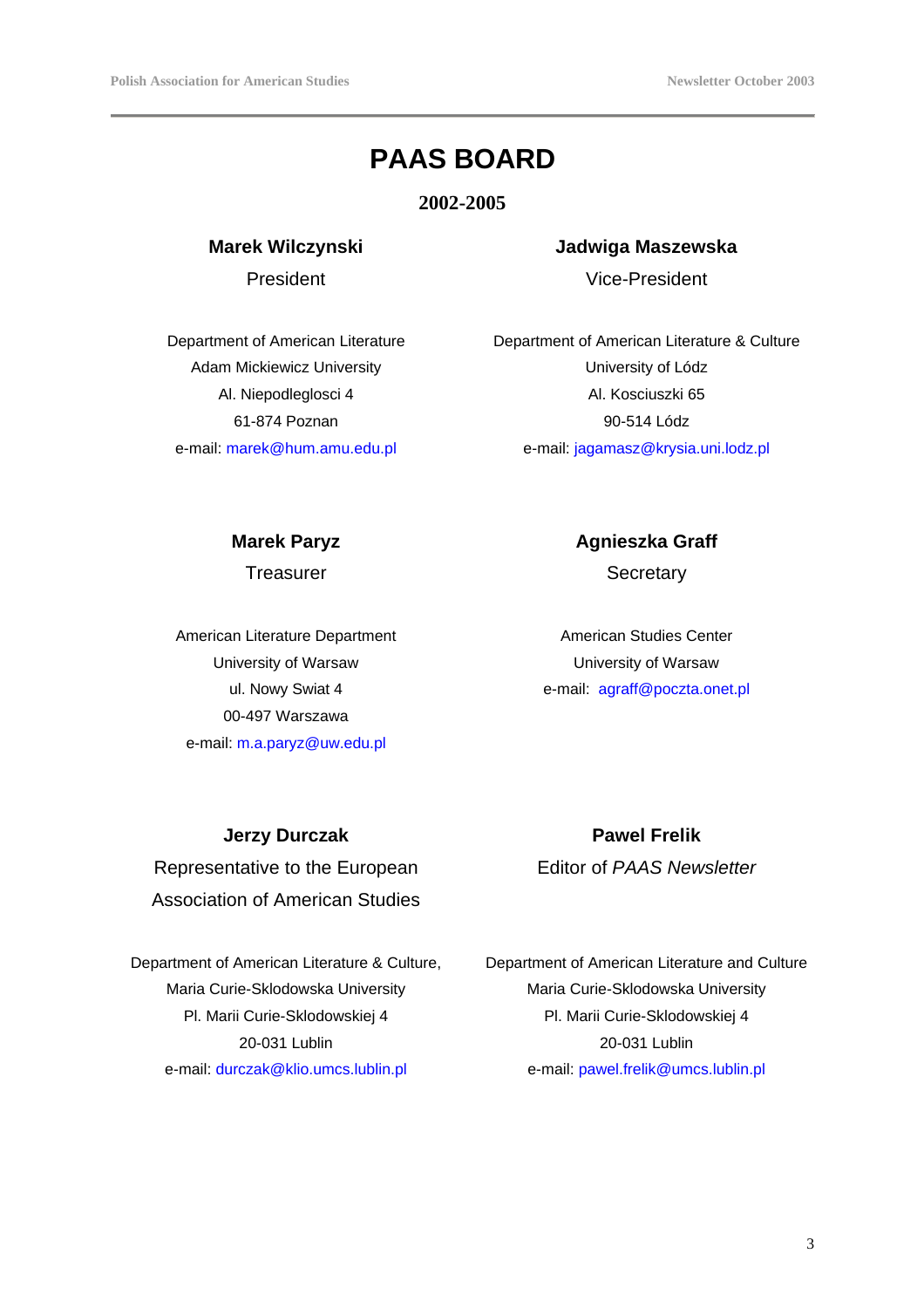## **Department of American Literature, Adam Mickiewicz University**

| <b>Mailing address</b> |             | Department of American Literature, School of English, Adam Mickiewicz<br>University, al. Niepodleglosci 4, 61-874 Poznan<br>tel. (61) 829 3506, 829 3530<br>fax (61) 852 3103<br>e-mail: marek@main.amu.edu.pl                                                                                                                                                                                                              |
|------------------------|-------------|-----------------------------------------------------------------------------------------------------------------------------------------------------------------------------------------------------------------------------------------------------------------------------------------------------------------------------------------------------------------------------------------------------------------------------|
| Events                 | □           | On May 26, 2003 Paulina Ambrozy successfully defended her Ph.D.<br>dissertation "The Supreme Poem: The Poetry of Wallace Stevens and Edgar<br>Allan Poe." It was written under the supervision of Andrzej Kopcewicz and<br>reviewed by Agnieszka Salska and Marek Wilczynski.                                                                                                                                               |
|                        | $\Box$      | Magdalena Zapedowska was Kosciuszko visiting scholar at Stanford<br>University from January to June 2003. She was doing research for her<br>postdoctoral book on the poetry of Emily Dickinson.                                                                                                                                                                                                                             |
| Conferences            | □           | Marek Wilczynski participated in the conference "Polskie badania nad<br>Amerykami" held in Warsaw on June 12-13, 2003. He delivered an address<br>on the study of American literature in Poland.                                                                                                                                                                                                                            |
|                        | □           | Marek Wilczynski and Magdalena Zapedowska presented papers at the<br>International Gothic Association Conference "Gothic Ex/Changes" held in<br>Liverpool, UK on July 17-20, 2003. Marek Wilczynski's paper was titled<br>"Secret Passage through Poe: Transatlantic Affinities of H.P. Lovecraft and<br>Stefan Grabinski," and Magdalena Zapedowska's, "The Writing of<br>Melancholia in E. A. Poe and Antoni Malczewski." |
|                        | □           | Marcin Turski took part in the 12th Annual Conference of the Polish<br>Association for the Study of English held in Warszawa-Miedzeszyn on<br>April 23-26, 2003. He presented a paper titled "John Barth's Theory of<br>Intertextuality."                                                                                                                                                                                   |
|                        | □           | Marcin Turski took part in the Multicultural Perspectives on English<br>Language and Literature Conference at Tallinn Pedagogical University,<br>Tallinn, Estonia on May 22-23, 2003. His presentation was titled "Coming                                                                                                                                                                                                   |
|                        | □           | Soon!!! - John Barth's Hypertextual Novel."<br>Magdalena Zapedowska participated in the New England Association for<br>American Studies Conference "God's Country? Religion and American<br>Culture " held in Hartford, Connecticut on April 25-27, 2003. She presented<br>a paper titled "The Silent Partner: Emily Dickinson's Calvinist God."                                                                            |
|                        | □           | Magdalena Zapedowska took part in the Emily Dickinson International<br>Society workshop meeting "Emily Dickinson and Marianne Moore" held in<br>Philadelphia, Pennsylvania on June 27-29, 2003.                                                                                                                                                                                                                             |
| New courses            | ❏<br>□<br>□ | Paulina Ambrozy, "Love and death in American literature"<br>Joseph Kuhn, "American writers in the Paris of the 1920s"<br>Magdalena Zapedowska, "Reading Emily Dickinson: the poetry in context"                                                                                                                                                                                                                             |
| New faculty            | □           | Pawel Stachura joined our department as a first-year Ph.D. student. His<br>research interests include early American literature, popular literature, and<br>science fiction.                                                                                                                                                                                                                                                |

#### **Institute of English Philology, University of Bialystok**

**Mailing address** Katedra Neofilologii, Uniwersytet w Bialymstoku, ul. Liniarskiego 3, 15-097 Bialystok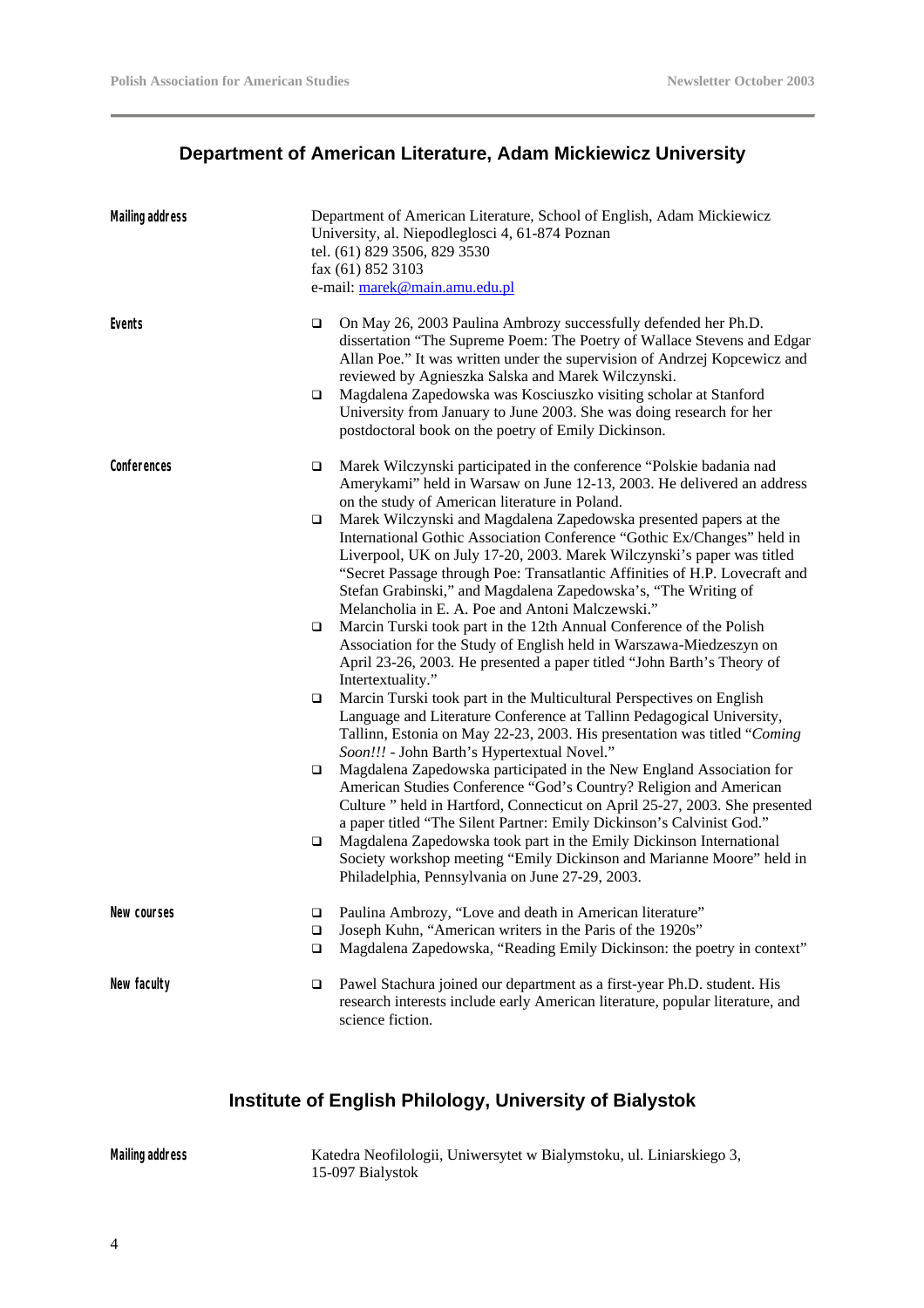| Events              | $\Box$ | On July 5 <sup>th</sup> Bialystok University Publishing House "Trans-Humana"<br>presented "Evening of Poetry by American Women" as part of The<br>American Days in Bialystok, organized by WSAP (Higher School of Public<br>Administration) and American Embassy. Lucyna Aleksandrowicz-Pedich<br>and Jerzy Kamionowski were key speakers. |
|---------------------|--------|--------------------------------------------------------------------------------------------------------------------------------------------------------------------------------------------------------------------------------------------------------------------------------------------------------------------------------------------|
| Conferences         | □      | Lucyna Aleksandrowicz-Pedich delivered a paper Using American<br>literature courses for the development of intercultural awareness in<br>pre-service teacher education at a conference "Multicultural Perspectives<br>on English Language and Literature" in Tallin (22-23 May)                                                            |
|                     | $\Box$ | Halina Parafianowicz delivered a paper Inter-War America Through<br>Emigrants' Letters and Memoirs: Between the Myth and the Reality at<br>a conference "Reading the Emigrant Letter" in Ottawa (7-9 August)                                                                                                                               |
| <b>Publications</b> | $\Box$ | Lucyna Aleksandrowicz-Pedich Literatura amerykanska w kształceniu<br>nauczycieli jezyka angielskiego [American literature in the education of<br>teachers of English] TransHumana, Bialystok. 2003.                                                                                                                                        |
|                     | $\Box$ | Lucyna Aleksandrowicz-Pedich, ed. W palacu Mozliwosci. O<br>amerykanskiej poezji kobiecej. [I dwell in Possibility. On American women<br>poets] Trans Humana, Bialystok. 2003.                                                                                                                                                             |
|                     | $\Box$ | Halina Parafianowicz "Finlandia w polityce USA (rec. ksiazki Jaroslawa<br>Suchoplesa Finlandia w polityce Stanów Zjednoczonych, 1917-1919)"<br>[Finland in the policy of the United States, review of Finland in the policy<br>of the United States, 1917-1919 by Jaroslaw Suchoples] in: Dzieje<br>najnowsze 2003/3.                      |
|                     | $\Box$ | Halina Parafianowicz "Niezwykla przyjazn niezwyklych ludzi (rec.<br>ksiazki Kindred Souls. The Devoted Friendship of Eleanor Roosevelt and<br>Dr. David Gurewitsch)" [Unusual friendship of unusual people, book<br>review] in: Dzieje Najnowsze 2003/4.                                                                                   |
|                     | $\Box$ | Halina Parafianowicz "Hilary Clinton i jej wspomnienia (rec. ksiazki<br>Hilary Rodham Clinton Living History" [ Hilary Clinton and her<br>Memoirs, book review] in: Studia Podlaskie 2003.                                                                                                                                                 |

# **Department of American Studies, University of Gdansk**

| <b>Mailing address</b> | Instytut Anglistyki UG, Zaklad Kultury i Literatury Amerykanskiej,<br>Wita Stwosza 55, 80-952 Gdansk                                                                                                                                                                                                                                                                                                                       |  |
|------------------------|----------------------------------------------------------------------------------------------------------------------------------------------------------------------------------------------------------------------------------------------------------------------------------------------------------------------------------------------------------------------------------------------------------------------------|--|
| Events/Activities      | <b>CHERYL MALCOLM</b>                                                                                                                                                                                                                                                                                                                                                                                                      |  |
|                        | As an invited speaker at the colloquium "Minoritarian U.S.A."<br>❏<br>presented the paper "ReImagining the Jewish Body" at the University of<br>Potsdam, Germany, in May.<br>"Subverting Sickness: Singer and the Diseased Jew" presented at the<br>▫<br>international conference "The Flesh Made Text: Bodies, Theories,<br>Cultures in the Post-Millenial Era" at Aristotle University,<br>Thessaloniki, Greece, in May. |  |
|                        | "Laughing with Caliban: Jewish and African American Comedic Modes in<br>□<br>Asian American Literature" presented at the international conference "Close<br>Encounters of an Other Kind: New Perspectives on Race, Ethnicity and<br>American Studies" at the University of Joensuu, Finland, in June.                                                                                                                      |  |
|                        | "(Un) Dressing Black Nationalism: Nikki Giovanni's<br>▫<br>(Counter)Revolutionary Erotics" will present at the international conference                                                                                                                                                                                                                                                                                    |  |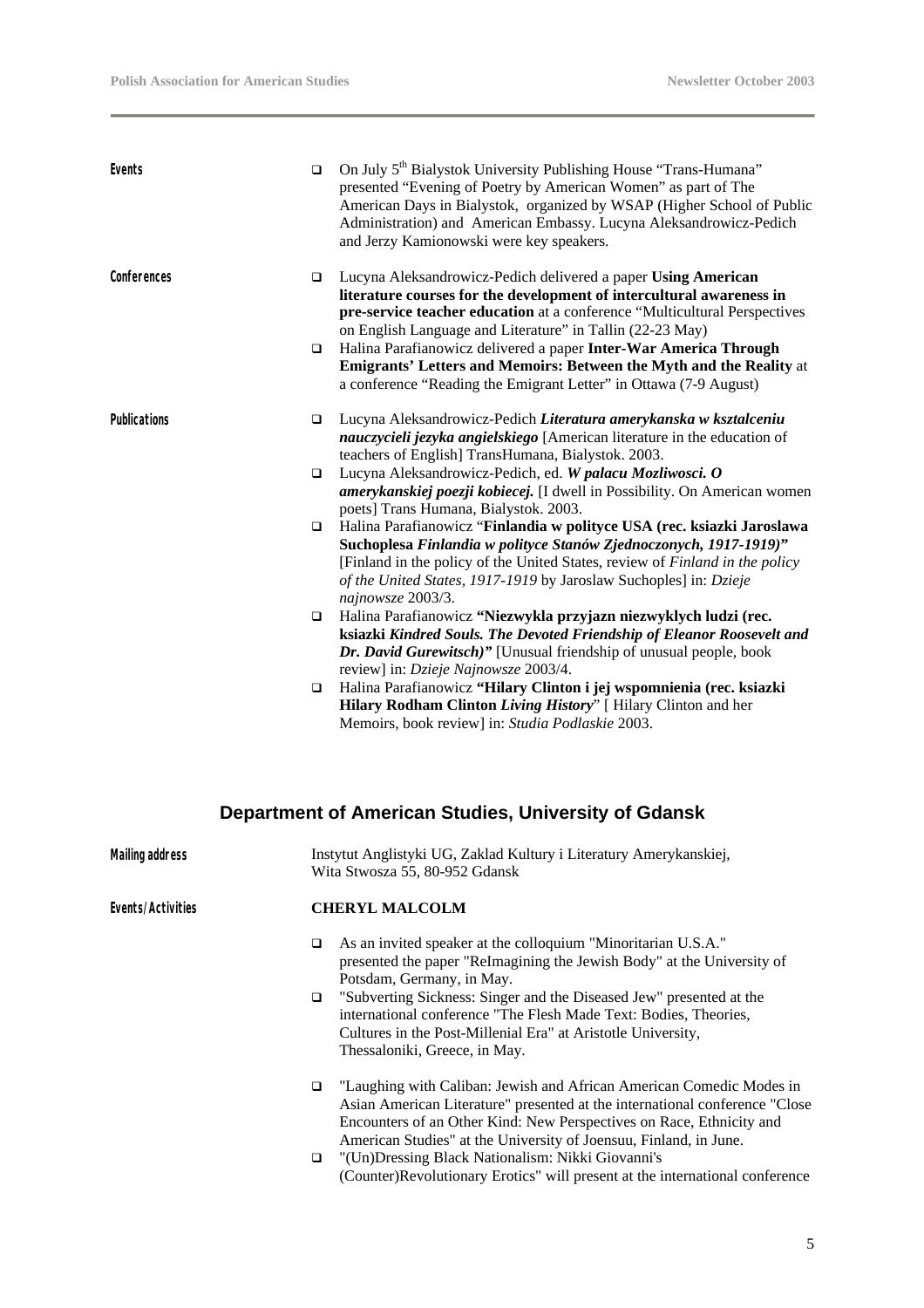"Sex and the Erotic in English Poetry" at Leiden University, Netherlands, in October.

#### **BEATA WILLIAMSON**

□ September 20-27, 2003: Participated in the workshop on developing American Studies curriculum in Moldova; sponsored by the US Department of State (US Embassy in Moldova), as one of two foreign guests (the other one was Prof. Rodica Mihaila, the president of Romanian Association for American Studies). A very exotic experience.

#### **Department of American Literature & Culture, Catholic University of Lublin**

| <b>Mailing address</b> |   | Catholic University of Lublin (KUL), English Department/American Studies<br>Al. Raclawickie 14, 20-950 Lublin, tel./fax. (081) 533-25-72                                                                                                                                                                                                                                                                                                            |
|------------------------|---|-----------------------------------------------------------------------------------------------------------------------------------------------------------------------------------------------------------------------------------------------------------------------------------------------------------------------------------------------------------------------------------------------------------------------------------------------------|
| Events/Activities      | ▫ | In June 2003 Andrzej Antoszek defended his Ph.D. Dissertation: "Don<br>DeLillo's Evolving Picture of Contemporary America."                                                                                                                                                                                                                                                                                                                         |
| Grants                 | ❏ | Zofia Kolbuszewska is currently at Columbia University, New York as a<br>Senior Fulbright scholar for the 2003/2004 academic year. Her research<br>about Pynchon is supervised by Prof. Edward Mendelson.                                                                                                                                                                                                                                           |
|                        | ▫ | Urszula Niewiadomska Flis spent six weeks in June/July at the UNC,<br>Chapel Hill, and the UVa, Charlottesville conducting research on 'Human<br>relations in the South in the novels of Ellen Glasgow and Walker Percy.'<br>This Transatlantic Grant was awarded by European Association for<br>American Studies.                                                                                                                                  |
|                        | □ | In May 2003 Urszula Niewiadomska Flis was awarded 2003 John Eugene<br>and Barbara Hilton Cay Research Stipend from the Manuscripts<br>Department at the University of North Carolina, Chapel Hill, where she<br>spent a month doing her research 'Character construction in Walker Percy's<br>Fiction, Notes and Correspondence.'Prof. Art Pitz gave a lecture on<br>'Contemporary American Culture and Internet Resources' on 2 December,<br>2002. |
| Conferences            | ▫ | In April 2003 Andrzej Antoszek participated in The Collegium for African<br>American Research Conference: "The African Atlantic: The Making of<br>Black Diasporas," which was held in Winchester, England. He chaired the<br>panel Histories of the Diaspora, and he also had a presentation: 'The<br>"Making" of Black Diasporas: African-American Culture in the Global<br>Village.'                                                              |
|                        | ▫ | Andrzej Antoszek took part in The Netherlands American Studies<br>Association Conference: "Post Cold War Europe/Post Cold War America,"<br>which was held in Middelburg, Holland in June 2003. He presented a paper:<br>"Who Will Clean Up All This Waste?; Post-Cold War America in Don<br>DeLillo's Underworld" or "Nostalgia (Re)Visited; Don DeLillo's Museum<br>of Curiosities."                                                               |
|                        | □ | In September 2003 Andrzej Antoszek participated in a preparation<br>conference at Oxford University, England, for writing the book American<br>Culture in Europe; Americanization and Anti-Americanism after 1945,<br>where he had a presentation: Americanization in Poland after<br>1945/Americ $\Diamond$ nizaJion in Poland after 1945: A Dialogue)                                                                                             |
|                        | ❏ | Patrycja Antoszek and Urszula Niewiadomska Flis participated in a<br>Conference 'The Many American Wests' organized by University of Lódz,<br>September 2003.In November 2002, Marek Brola, Zofia Kolbuszewska<br>and Urszula Niewiadomska Flis delivered their papers at the Annual                                                                                                                                                                |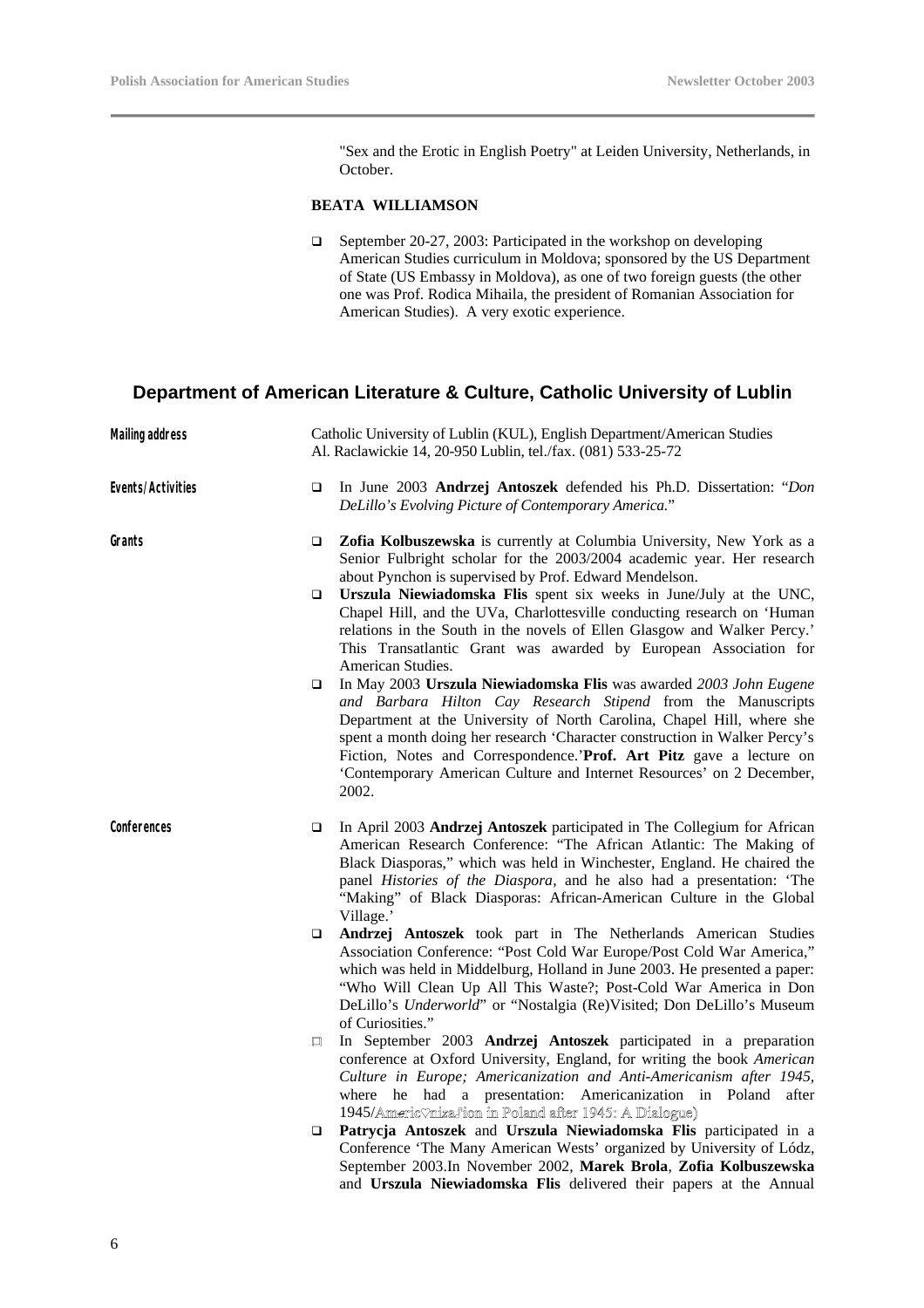PAAS Conference "Traveling Subjects: American Journeys in Space and Time." in Wroclaw.

**Publications** q **Krzysztof Flis** 'Bui Tin, *From Enemy to Friend*' review, *Dzieje Najnowsze* 35: 2 (2003), p. 234 – 238.

#### **Department of American Literature & Culture, Maria Curie-Sklodowska University**

| <b>Mailing address</b> | Department of American Literature and Culture, Maria Curie-Sklodowska<br>University, Pl. Marii Curie-Sklodowskiej 4, 20-031 Lublin, tel. +48 81 537 5389,<br>5279, e-mail: ptsazlka@klio.umcs.lublin.pl,<br>$+48$<br>81<br>537<br>fax:<br>http://klio.umcs.lublin.pl/~ptsazlka/dalc/dalc.htm |
|------------------------|----------------------------------------------------------------------------------------------------------------------------------------------------------------------------------------------------------------------------------------------------------------------------------------------|
| Events/Activities      | Prof. Richard Terrill is a Fulbright professor for the fall semester 2003.<br>□<br>The new American Studies Program is now in its $2nd$ year; last June over 20<br>▫<br>new students were admitted.                                                                                          |
| Conferences            | In August 2003 Pawel Frelik took part in the Prague conference entitled<br>❏<br>"Visions of the Human in Cyberculture, Cyberspace and Science Fiction"                                                                                                                                       |
| <b>Publications</b>    | <b>Bianka Zarzycka</b><br>□<br>"Shackles of the Past. American South and the Confederate Flag," Ad Americam<br>vol.3, Jagiellonian UP, 2002.                                                                                                                                                 |
| New courses            | <b>Jerzy Durczak</b> – Cultural Regions of the U.S.A.<br>◘<br><b>Jerzy Kutnik</b> – U.S. Political System<br>◘<br>Pawel Frelik - Key Concepts of American Civilization; Anti-Realist<br>□<br>Revolt in the $20th$ Century                                                                    |

#### **Department of American Literature & Culture, University of Lódz**

| <b>Mailing address</b> | American Literature & Culture Department, University of Lódz,<br>Al. Kosciuszki 65, 90-514 Lódz, fax: 48 42 366337                                                                                                                                                                                                                                                                                                                               |
|------------------------|--------------------------------------------------------------------------------------------------------------------------------------------------------------------------------------------------------------------------------------------------------------------------------------------------------------------------------------------------------------------------------------------------------------------------------------------------|
| Events/Activities      | <b>Report from the Conference</b>                                                                                                                                                                                                                                                                                                                                                                                                                |
|                        | The Many Contemporary Wests                                                                                                                                                                                                                                                                                                                                                                                                                      |
|                        | Lódz, September 21-25, 2003                                                                                                                                                                                                                                                                                                                                                                                                                      |
|                        | On September 21-25, 2003 the Department of American Literature and Culture<br>held a conference and workshop session for junior Americanists from Central<br>and Eastern European countries (as continuation of the series "Contemporary<br>Regional United States"). This year's conference, dedicated to the contemporary<br>American West, was officially opened by Mr. James Bond, the Press Attaché<br>from the American Embassy in Warsaw. |

The keynote speakers: professors **Sabine Sielke** from Germany, **David**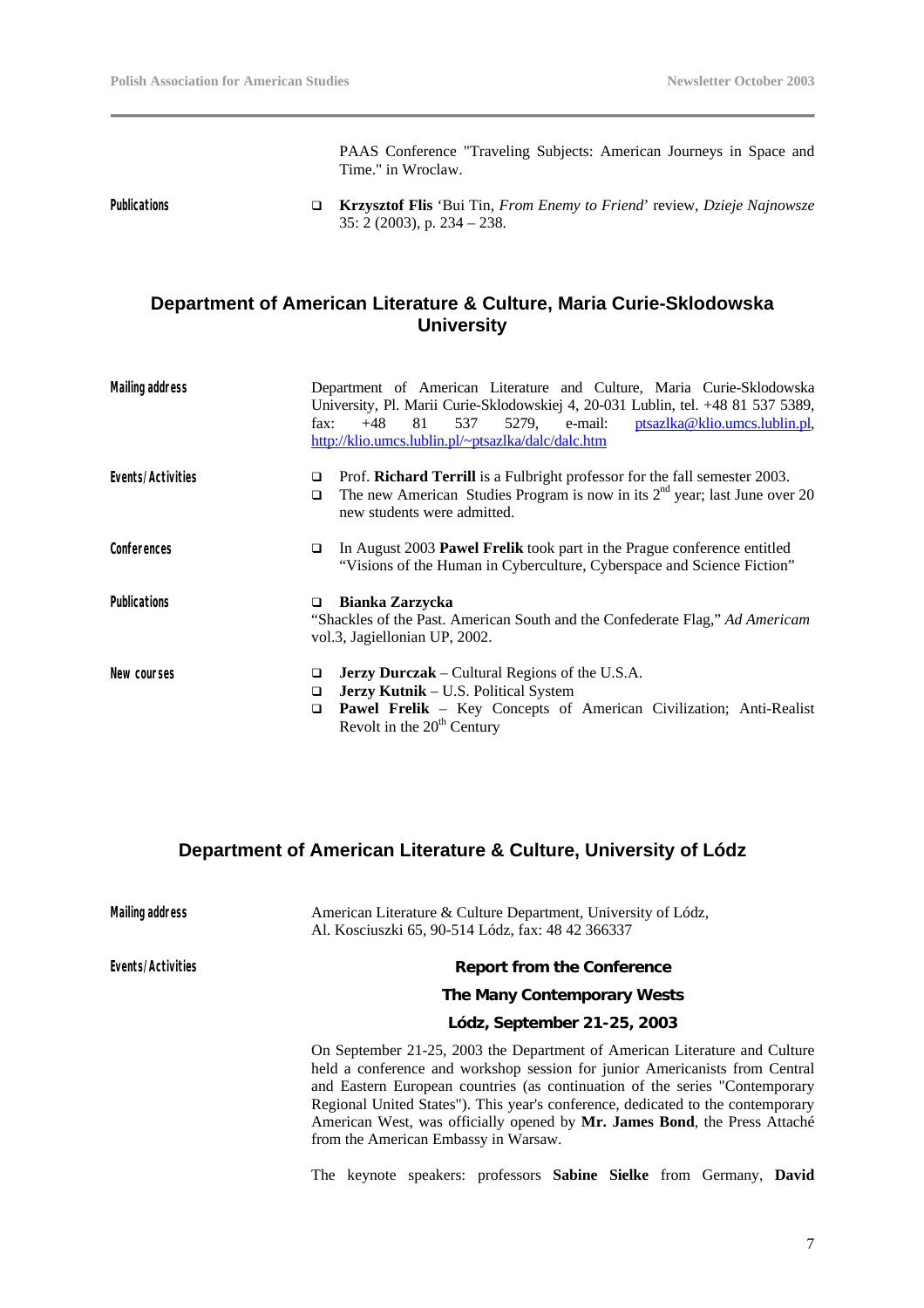**Pichaske**, **Zoran Kuzmanovich**, and **Gill Holland** from the US, and **Liam Kennedy** from the UK presented lectures and conducted workshop sessions for participants from outside Poland (Moldova, Romania, Germany, Russia, Hungary, Belarus, Lithuania, the Czech Republic, Mongolia, the Ukraine, Georgia, and Estonia), as well as for participants from Polish universities and colleges. Altogether, over 50 participants took part in the event (including the faculty of our department).

The lectures and workshops addressed different aspects of works of such contemporary Western authors as Adrian Louis, Margaret Fuller, Linda Hasselstrom, Louise Erdrich, and Dagoberto Gilb. Apart from the lectures and workshop sessions, the participants saw two films: John Ford's western classic *The Man Who Shot Liberty Valance*, and John Carpenter's film about the life in contemporary Los Angeles *Falling Down.* Both films were followed by seminars.

Like the first conference/seminar of the series organized last year, the second event offered many occasions for scholarly discussions, as well as an opportunity for exchange and cooperation among young Americanists. Formal seminars and lectures were accompanied by more informal events including a sightseeing tour of the city, an excursion to Piotrkowska Street, and a reception organized on the last evening of the conference.

The Department of the American Literature and Culture would like to thank the American Embassy in Warsaw, which financed the conference. We are grateful to the Press Attaché Mr. James Bond and Anna Wilbik-Switaj from the Embassy for their support and participation in the event. Moreover, we would also like to express our gratitude to the Rector of the University of Lódz and the Dean of the Philological Faculty.

- □ On May 16, 2003 Izabela Penier defended her PhD titled "Ideological and Discursive Aspects of Magical Realism. In Literary Quest for African-American Identity: In Selected Works of Gloria Naylor, Randall Kennan, Toni Morrison, and Paule Marshall." The dissertation was reviewed by Prof. Joanna Durczak from UMCS, Prof. Krzysztof Andrzejczak from Lodz University, and Prof. Shelley Armitage from the University of Texas, El Paso.
- Guest lecturers **q** On April 3, 2003 Dick Custin, Deputy Press Attaché from the American Embassy in Warsaw, visited our department and delivered a lecture titled "Media in America".
- **Conferences q** In June 2003, Agnieszka Salska participated in the conference organized by CSLA and ASC of Warsaw University, dedicated to Polish studies of both Americas, where she presented a paper on Polish studies of American and Canadian literature.
	- □ On June 26-29, 2003 Grzegorz Kosc participated in the East-West American Studies Conference entitled "Communism, Capitalism, and the Politics of Culture," organized by the Center for North American Research, Johann Wolfgang Goethe-University in Frankfurt am Main (Germany), and chaired by Leo Marx.
	- $\Box$  Grazyna Zygadlo participated in the conference organized by CSLA and ASC of Warsaw University, dedicated to Polish studies of both Americas.
	- q In November 2002, Alicja Piechucka participated in the PAAS Conference "Traveling Subjects" where she presented a paper titled "'Let Us Go Then, You and I': The Motif of the Journey in T.S. Eliot's Poetry."
	- $\Box$  In April 2003, Alicja Piechucka participated in the PASE Conference where she presented a paper titled "'Here is Belladonna': Woman and Love in T.S. Elit's Poetry."

8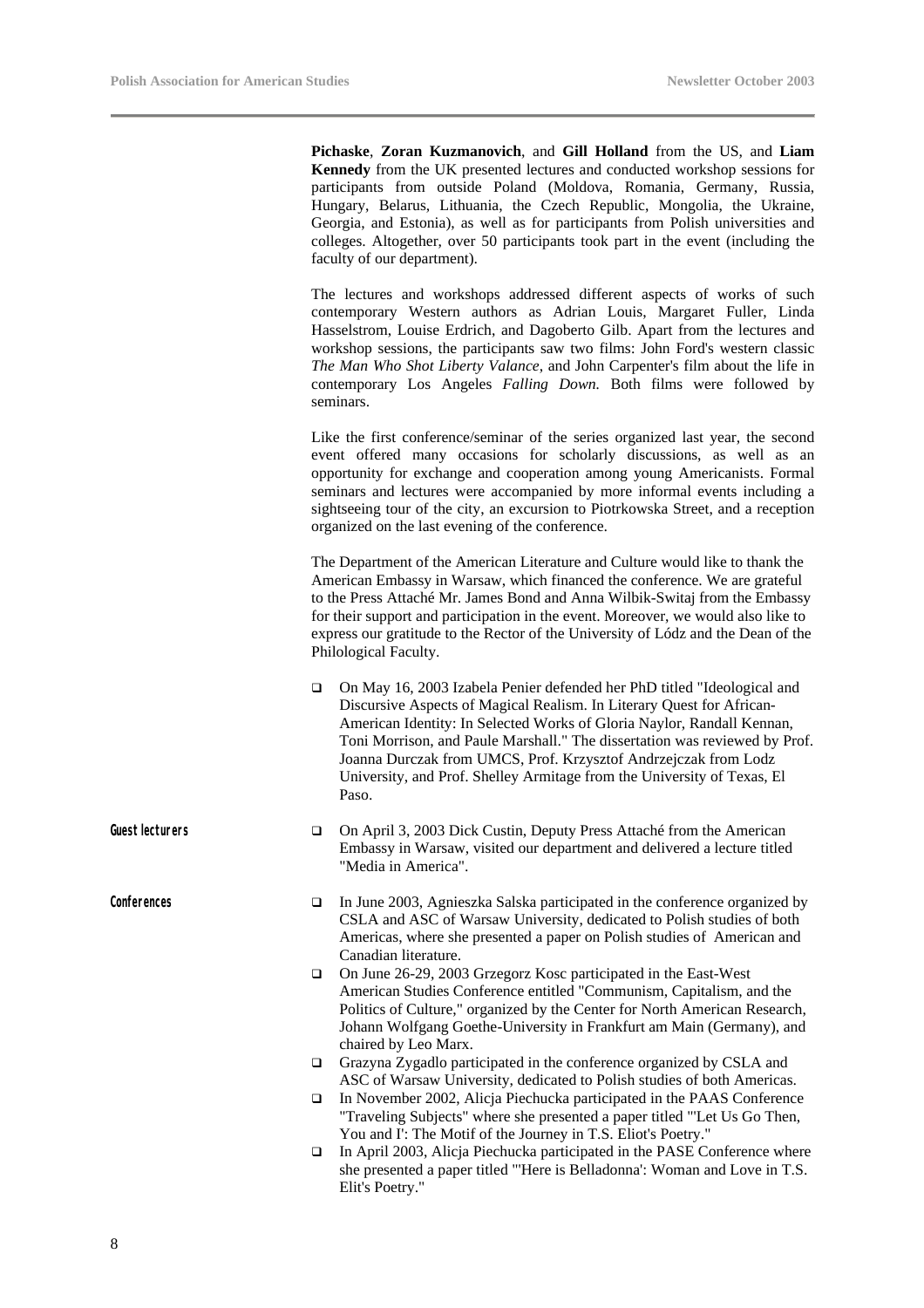| <b>Publications</b> | ❏<br>▫ | Agnieszka Salska's article "Emily Dickinson – poetka wciaz współczesna"<br>was published in the volume of sketches, edited by Lucyna<br>Aleksandrowicz-Pedich, titled "W palacu mozliwosci. O amerykanskiej<br>poezji kobiecej", Trans Humana, Bialystok: 2003.<br>Jadwiga Maszewska's review of a book Translating One's Self: Language<br>and Selfhood in Cross-Cultural Autobiography by Mary Besemeres,<br>Biography. An Interdisciplinary Quarterly, published by the University of<br>Hawaii Press for the Biographical Research Center, vol. 26. no. 2, spring<br>2003. |
|---------------------|--------|--------------------------------------------------------------------------------------------------------------------------------------------------------------------------------------------------------------------------------------------------------------------------------------------------------------------------------------------------------------------------------------------------------------------------------------------------------------------------------------------------------------------------------------------------------------------------------|
|                     | □      | Grazyna Zygadlo's paper "La Mujer Chicana in America - A Brief<br>Introduction to Contemporary Female Chicano Literature And Feminism."<br>was published by Wyzsza Szkola Ekonomiczno-Humanistyczna w Bielsku-<br>Bialej in the quarterly <i>Economics and Humanities</i> . <i>Philological Series</i> . Vol.<br>IV-Nr. 1 2003.                                                                                                                                                                                                                                                |
| New faculty         | □      | In October 2003, Dorota Wisniewska joined the faculty of our department                                                                                                                                                                                                                                                                                                                                                                                                                                                                                                        |

## **Department of American Studies & Mass Media, University of Lódz**

| <b>Mailing address</b> |        | Department of American Studies and Mass Media, Faculty of International and<br>Political Studies, University of Lódz, ul. Skladowa 41/43, 90-127 Lódz<br>Phone: (48 42) 635 42 54, Fax: (48 42) 635 42 60                                                                                                   |
|------------------------|--------|-------------------------------------------------------------------------------------------------------------------------------------------------------------------------------------------------------------------------------------------------------------------------------------------------------------|
| Events/Activities      | $\Box$ | In July 2003 Prof. zw. dr hab. Elzbieta H. Oleksy was elected President of<br>the Association of Institutions for Feminist Education and Research in<br>Europe (AOIFE) for the term 2003-2006.                                                                                                              |
|                        | $\Box$ | Joanna Rydzewska received the Junior Fulbright Scholarship. She spent<br>the academic year 2002-2003 at the University of Berkeley (California)<br>working with Professor Linda Williams.                                                                                                                   |
| <b>Guest lecturers</b> | □      | Elzbieta Oleksy visited Univeristy of Granada, Spain, on May 25- June 2,<br>where she conducted a series of courses on Polish-American comparative<br>studies in gender film studies and gave a seminar on "Women and Science<br>in Central East Europe."                                                   |
| <b>Publications</b>    | □      | Elzbieta Durys "Rytualne strukturowanie doswiadczen. Mezowie Johna<br>Cassavetesa" ("The Ritual Structure of Events in John Cassavetes's<br>Husbands"), Kwartalnik Filmowy No 41-42 2003: 296-310.                                                                                                          |
|                        | $\Box$ | Dorota Golanska "Interwencja francuska w Wietnamie - miedzy<br>dekolonizacja a zimna wojna" ("French intervention in Vietnam: between<br>decolonization and the Cold War") In: Studia i Rozprawy, Józef Podgórecki,<br>ed. WSUPE: Brzeg-Opole, 2003.                                                        |
|                        | $\Box$ | Elzbieta Oleksy Research and Scholarship in Integration Processes: Poland<br>- USA - EU, co-ed. (with B. Lewandowska-Tomaszczyk), Lódz: Lódz<br>University Press, 2003.                                                                                                                                     |
|                        | □      | Elzbieta Oleksy "Introduction", co-author (with B. Lewandowska-<br>Tomaszczyk), Research and Scholarship in Integration Processes: Poland<br>- USA - EU, Oleksy E. H., Lewandowska-Tomaszczyk B., eds. Lódz: Lódz<br>University Press, 2003: 5-9.                                                           |
|                        | $\Box$ | Elzbieta Oleksy "Men, Masculinities, and Men's Practices in Poland:<br>Integrating Gender Research", co-author (with. J. Kazik), Research and<br>Scholarship in Integration Processes: Poland - USA - EU, Oleksy E. H.,<br>Lewandowska-Tomaszczyk B. (eds.), Lódz: Lódz University Press, 2003:<br>109-124. |
|                        | □      | Elzbieat Oleksy "Central European Contributions", co-author (with Zoltán                                                                                                                                                                                                                                    |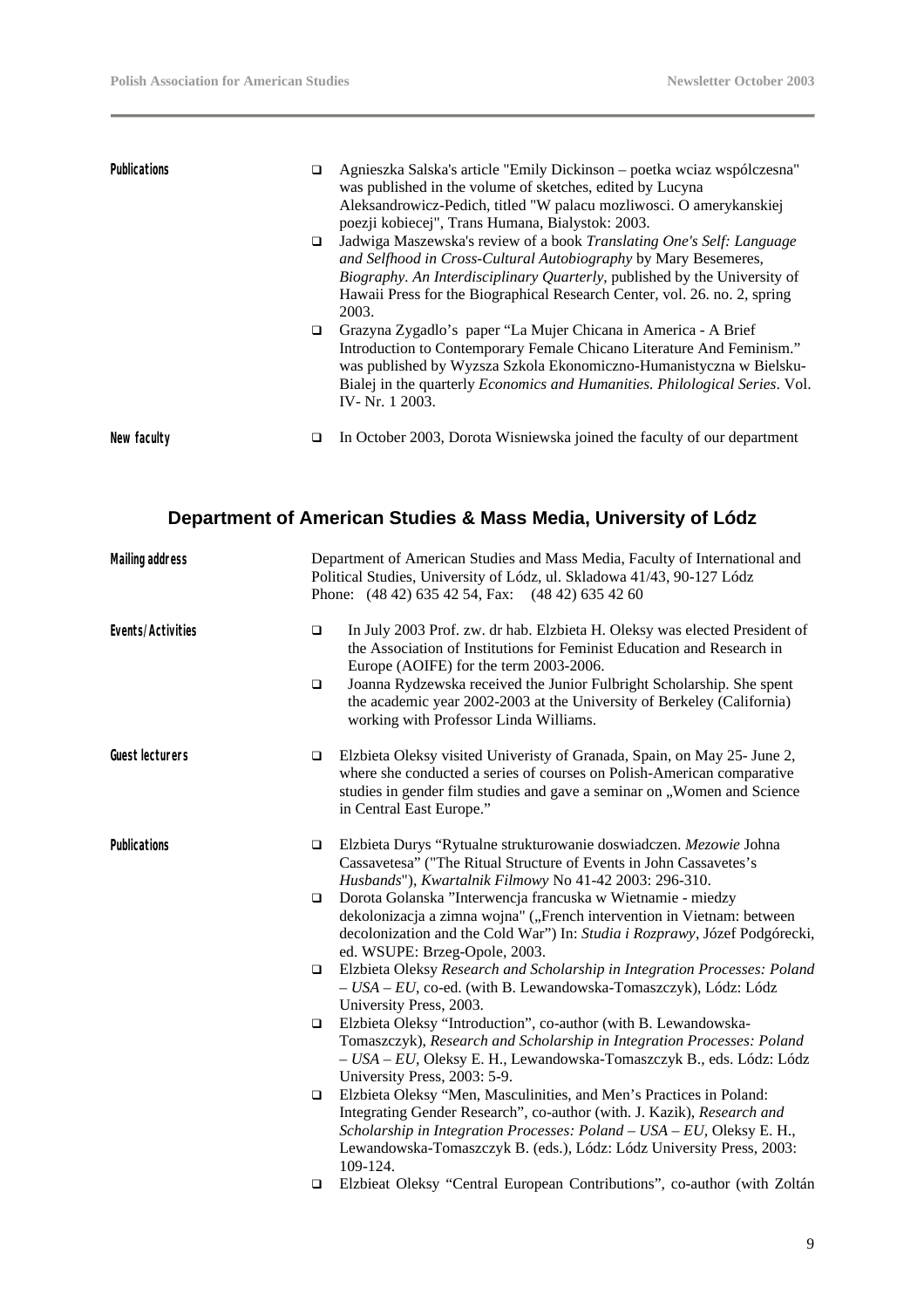Abádi-Nagy) In: *American Literary Scholarship: An Annual 2001,* Scharnhorst G. ed. Durham and London: Duke University Press, 2003: 515 – 532.

- $\Box$  Wieslaw Oleksy. English academic correspondence. (coauthored with E.Karwacka). Lodz: ZammPress: University of Lodz, 2002. 158 pages +  $CD$
- □ Wieslaw Oleksy. University staff training project "Squads". (coedited with A.herbowski). Lodz: ZammPress: University of Lódz, 2002. 221 pages
- q Wieslaw Oleksy. "Wybory prezydenckie w USA w relacjach "Newsweeka" ("Presidential elections in the USA in *Newsweek*). In: Dziecielska-Machnikowska, S. Prezydenci 2000. Lódz Wydawnictwo Uniwersytetu Lódzkiego, 2001: 221-230.
- **New courses** q Elzbieta Durys *Analiza przekazów audiowizualnych* (Analysis of audiovisual materials)
	- q Elzbieta Durys *Wprowadzenie do studiów kulturowych* (Introduction to Cultural Studies) – lecture
	- q Elzbieta Oleksy *Diversity in the United States: Transatlantic Perspective -* MA Seminar
	- q Wieslaw Oleksy: *The language of media and politics*  MA Seminar, IV year students, day and evening programs
	- q Wieslaw Oleksy *Advertising in the USA -* special subject seminar, day and extramural programs

#### **Calls for papers A call for papers**

#### **NEW DIRECTIONS IN AMERICAN POLITICS**

An international conference of the American Politics Forum Lódz, November 12-14, 2003

American Politics Forum invites papers from scholars who teach or do research in contemporary American society, history and politics. We are interested in analyses that attempt to discuss the dynamics of contemporary (North) America – the forces which provide continuity and give stimuli to change. During our sessions we hope to come closer to understanding how American society at the beginning of the  $21<sup>st</sup>$  century responds to the challenges of modern world; how the institutions and people cope with the pressures of post-modernizing community; how values and political culture become affected by the economic and political changes; and how democratic political processes respond to the growing complexity and fragmentation of power in the political systems. Papers on Canadian society and politics are most welcome, too.

We hope this conference becomes a forum for academic discussion for all teachers and researchers and doctoral candidates who are interested in contemporary American and Canadian topics and feel the need to talk to their fellow academics. We are looking for individual papers and whole panel suggestions. The cost of participation is 350PLN (\$90). Please submit **A BRIEF ABSTRACT** of your proposed presentation (no longer than 200 words) **NO LATER THAN SEPTEMBER 10th**. Participants are encouraged to contact the organizers and send in a title of their submissions asap. With your submission, please provide your affiliation, telephone and fax contacts, and an e-mail address. Organizers intend to publish the conference papers. The organizers are the American Politics Forum; US Embassy; Department of American Studies and Mass Media, University of Lódz; *Collegium Civitas;* and Polish-US Fulbright Commission.

Proposals should be submitted by e-mail to **dr Bohdan Szklarski** at Szklarscy@poczta.onet.pl or by fax or mail to one of the following organizing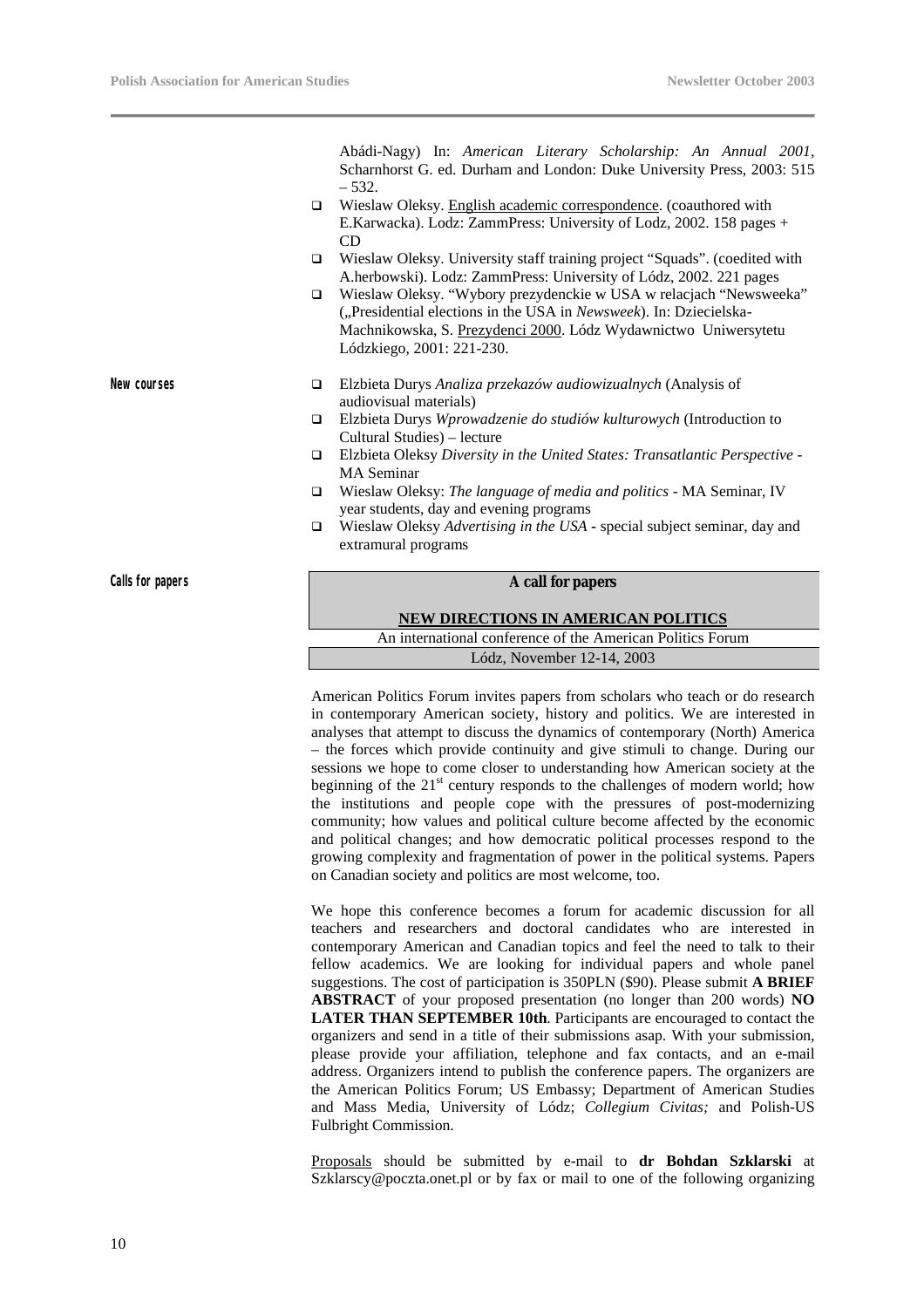institutions: *Katedra Amerykanistyki i Mass Mediów, Uniwersytet Lódzki*, Skladowa 41/43, 90-127 Lódz, fax (0-48-42) 635-4620 or *Collegium Civitas*, Naukowa 5/7, 02-463 Warszawa, fax (0-48-22) 863-1325.

Participants who just wish to attend the conference without delivering a paper are most welcome. Please use the above contacts.

E-mail contact for submissions and all other matters: Szklarscy@poczta.onet.pl

#### **American Studies Center, University of Warsaw**

| <b>Mailing address</b> |        | American Studies Center, Warsaw University, Al. Niepodleglosci 22, 02-653<br>Warszawa                                                                                                                                                                                                                                                                                                                    |  |
|------------------------|--------|----------------------------------------------------------------------------------------------------------------------------------------------------------------------------------------------------------------------------------------------------------------------------------------------------------------------------------------------------------------------------------------------------------|--|
| Events/Activities      | $\Box$ | In the spring of 2003, Dr. Agnieszka Graff spent two weeks at Indiana<br>University, Bloomington as guest of the Institute for Advanced Study. She<br>gave a talk on: "The Polish Macho and the Myth of the Supermother.<br>Towards a Diagnosis of Gender Relations after Communism."                                                                                                                    |  |
|                        | □      | Andrzej Filipiak spoke on Catholicism in Poland and the U.S. at John Paul<br>II Polish-American Cultural Center in Cleveland, Ohio, in May 2003.                                                                                                                                                                                                                                                         |  |
|                        | □      | Dr. Anna Sosnowska participated in the American Studies Summer Institute<br>"The Reconciliation of American Diversity with National Unity," June 14-<br>July 27, 2003. The program was organized by New York University,<br>Multinational Institute of American Studies and Fulbright Institute on the<br>Civilization of the United States.                                                             |  |
|                        | □      | Dr. Krystyna Mazur taught three courses at the New York Institute summer<br>school organized in cooperation with SUNY for students and teachers of St.<br>Petersburg University, Russia, in July 2003.                                                                                                                                                                                                   |  |
|                        | □      | Dr. Tomasz Basiuk spent time at Hamburg University, working on syllabus<br>development with Dr. Martin Klepper, and taking part in a workshop on<br>"Intervention rather than Integration: Queer/feminist critique of European<br>Politics and Globalisation," where he spoke on political strategizing in the<br>context of the American gay rights movement and some recent<br>developments in Poland. |  |
| Guest lecturers        | □      | Prof. Alex Seago from Richmond University in the U.K. gave talks on                                                                                                                                                                                                                                                                                                                                      |  |
|                        | □      | American popular music and on industrial design in the 1950s and 1960s.<br>Prof. Timothy Wiles, former ASC Deputy Director and former Director of<br>our twin institution, the Polish Studies Center at IU, Bloomington, who died<br>tragically this past summer, had visited the ASC in May and given a talk on<br>Tony Kushner's Angels in America and on American drama in the Cold<br>War period.    |  |
| Conferences            | □      | In May 2003, the American Studies Center and the Latin American Studies<br>Center held a joint conference on the state and future of (North and Latin)<br>American studies in Poland. Participants from all major Polish universities<br>convened at Warsaw University for the two-day session, whose results will<br>be published in 2003.                                                              |  |
|                        | $\Box$ | Ms. Malgorzata Durska participated in a conference on "Communism,<br>Capitalism, and the Politics of Culture" organized by the Goethe University,<br>Frankfurt am Main, June 26-29, 2003. Her paper was "The Icon of<br>American Businessman and Its Relevance for Polish Business Sphere."                                                                                                              |  |
|                        | ❏      | Dr. Krystyna Mazur, Dr. Tomasz Basiuk and Kazimiera Szczuka (IBL                                                                                                                                                                                                                                                                                                                                         |  |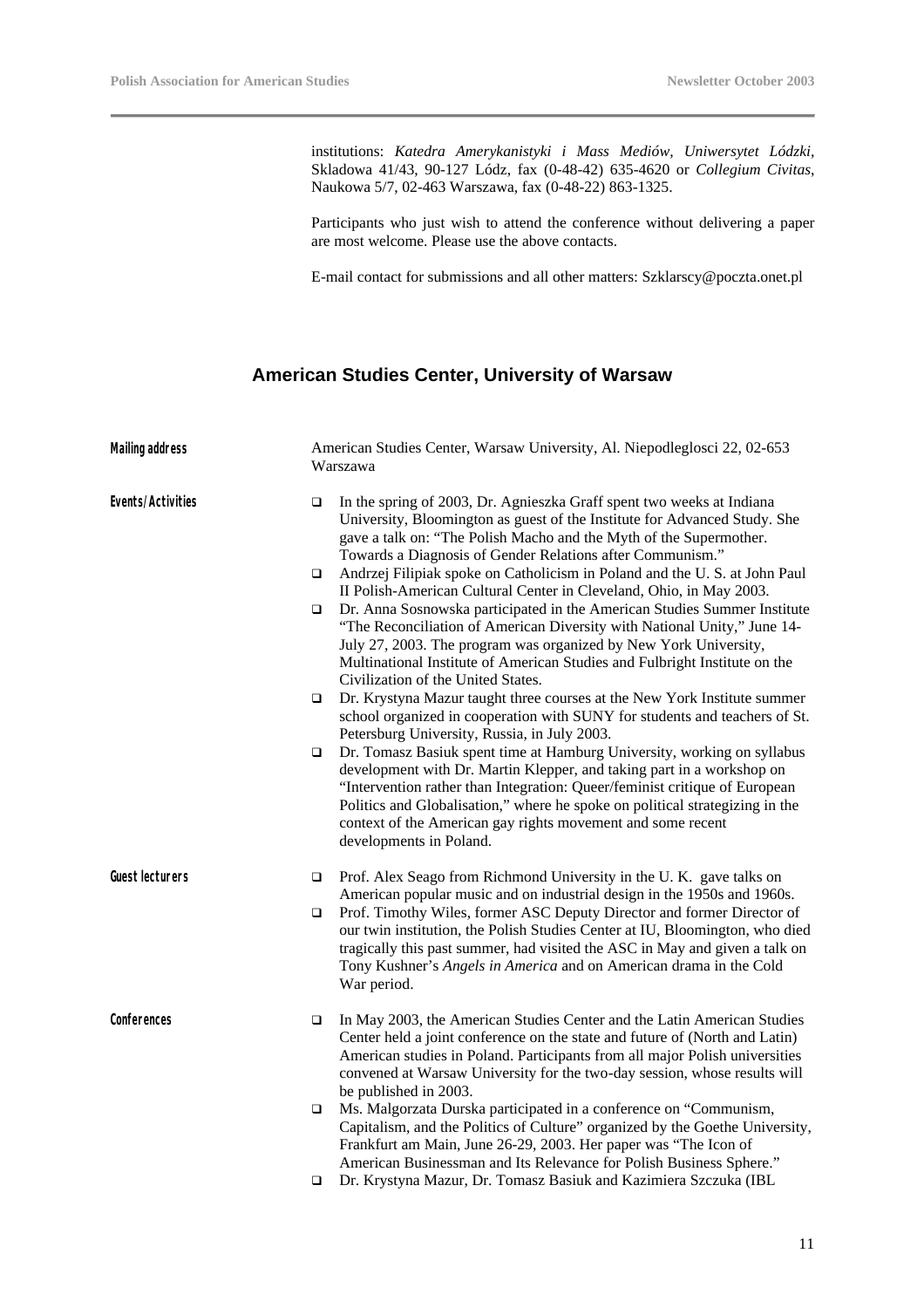$\overline{\phantom{0}}$ 

|                     |                  | PAN) co-authored two papers: one on Narcyza Zmichowska, Witold<br>Gombrowicz and Djuna Barnes, presented at the "Dilemmas of<br>Multiculturalism" conference in Ustron, April 2003; the other on Juliusz<br>Stryjkowski and James Baldwin, presented at the "Parameters of Desire:<br>Between the Public and the Private" conference in Bielsko-Biala, June<br>2003.                                                                                                                                                                                                                                                                                                                                                                                                                                                                                                                                                                                                                                                |
|---------------------|------------------|---------------------------------------------------------------------------------------------------------------------------------------------------------------------------------------------------------------------------------------------------------------------------------------------------------------------------------------------------------------------------------------------------------------------------------------------------------------------------------------------------------------------------------------------------------------------------------------------------------------------------------------------------------------------------------------------------------------------------------------------------------------------------------------------------------------------------------------------------------------------------------------------------------------------------------------------------------------------------------------------------------------------|
|                     | $\Box$           | Prof. Zbigniew Lewicki spoke at the Willie Paul Adams' Memorial Seminar<br>at the JFK Institute in Berlin in September 2003.                                                                                                                                                                                                                                                                                                                                                                                                                                                                                                                                                                                                                                                                                                                                                                                                                                                                                        |
| <b>Publications</b> | □                | Malgorzata Durska, "Masculinity as a Cultural Trait of American Business<br>Culture: I Live to Work." Master of Business Administration 3(62) May-<br>June 2003: 10-19.                                                                                                                                                                                                                                                                                                                                                                                                                                                                                                                                                                                                                                                                                                                                                                                                                                             |
|                     | □                | M. Durska, "The Image of American Businessman: A Self-Made Man after<br>Touch-up."Humanizacja Pracy 3 (213) 2003 (XXXVI): 23-38.                                                                                                                                                                                                                                                                                                                                                                                                                                                                                                                                                                                                                                                                                                                                                                                                                                                                                    |
|                     | □                | M. Durska, "Masculinity as a Cultural Trait of American Business Culture:<br>Female Roles, Male Roles." Humanizacja Pracy, 1-2 (211-212) 2003<br>(XXXVI): 19-34.                                                                                                                                                                                                                                                                                                                                                                                                                                                                                                                                                                                                                                                                                                                                                                                                                                                    |
|                     | ▫                | M. Durska, "Culture's Consequences: An Interview with Geert Hofstede."<br>Master of Business Administration, 1 (60) January-February 2003: 27-29.                                                                                                                                                                                                                                                                                                                                                                                                                                                                                                                                                                                                                                                                                                                                                                                                                                                                   |
|                     | □                | Andrzej Filipiak, "Od inferno przez purgatorio i ciemna noc w kierunku<br>paradiso. Mistycyzm w poezji T. S. Eliota." Wielkie tematy literatury<br>amerykanskiej. Bóg, wiara, religia. Teresa Pyzik, ed. Katowice:<br>Wydawnictwo Uniwersytetu Slaskiego, 2003: 94-114.                                                                                                                                                                                                                                                                                                                                                                                                                                                                                                                                                                                                                                                                                                                                             |
|                     | □                | Franciszek Lyra, "Ernest Hemingway w amerykanskiej przestrzeni<br>kulturowej." Spotkania z Ernestem Hemingwayem. Andrzej Gronczewski,<br>ed. Pultusk: Wyzsza Szkola Humanistyczna imienia Aleksandra Giesztora<br>w Pultusku. ASPRA-JR, 2003. 19-61.                                                                                                                                                                                                                                                                                                                                                                                                                                                                                                                                                                                                                                                                                                                                                                |
|                     | $\Box$           | F. Lyra, "Wiersze poswiecone Hemingwayowi w jezyku polskim."<br>Spotkania z Ernestem Hemingwayem. 195-206.                                                                                                                                                                                                                                                                                                                                                                                                                                                                                                                                                                                                                                                                                                                                                                                                                                                                                                          |
|                     | ▫                | F. Lyra, "Polskie przeklady dziel Ernesta Hemingwaya." Spotkania z<br>Ernestem Hemingwayem. 207-20.                                                                                                                                                                                                                                                                                                                                                                                                                                                                                                                                                                                                                                                                                                                                                                                                                                                                                                                 |
|                     | □                | F. Lyra, "Ksiazki i artykuly o Hemingwayu w jezyku polskim. (Wybór)."<br>Spotkania z Ernestem Hemingwayem. 221-26.                                                                                                                                                                                                                                                                                                                                                                                                                                                                                                                                                                                                                                                                                                                                                                                                                                                                                                  |
|                     | □                | Anna Sosnowska, "'Sustainable Development' - Structure and History of<br>the Concept." Linking Development with the Environment: Perspectives<br>from the EU and Accession Countries. Bratislava: Regional Environmental<br>Center for Central and Eastern Europe, REC Slovakia. 123-130.                                                                                                                                                                                                                                                                                                                                                                                                                                                                                                                                                                                                                                                                                                                           |
| New courses         |                  | Among new courses offered in the Fall 2003 are "American Business<br>Culture" (M. Durska), "Media and Democracy," and "Culture and<br>Commerce" (M. Gajda-Laszewska), and "American Receptions of the<br>Holocaust" (T. Basiuk). The latter is parallel-taught at Hamburg University.                                                                                                                                                                                                                                                                                                                                                                                                                                                                                                                                                                                                                                                                                                                               |
| New faculty         | $\Box$<br>$\Box$ | Prof. Ryszard Roman Paradowski, who is with the Adam Mickiewicz<br>University in Poznan, will teach cultural studies at the ASC starting this fall.<br>He has recently edited a collection of essays on political relations between<br>Poland and Russia (Polska w Rosji - Rosja w Polsce. Stosunki polityczne<br>Poznan 2003), to which he contributed articles on democracy in Russia and<br>on the context of European integration. In May, he sponsored a conference<br>at UAM on freedom and civic ethics, with an emphasis on the law, the<br>press, and the internet, at which he gave a paper "Cultural Instruments of<br>Freedom." He is editor-in-chief of a new journal devoted to political science<br>in Central Europe Srodkowoeuropejskie Studia Polityczne, published by the<br>Department of Political Science and Journalism at UAM, Poznan.<br>Dr. Malgorzata Gajda-Laszewska also joined the ASC faculty this fall. She<br>earned her doctoral degree from Warsaw University's Modern Languages |
|                     |                  | Department in March 2003 for a dissertation on "The Image of the Persian<br>Gulf War in the Media and Literature as a Reflection of the Mainstream<br>Culture of Modern America."                                                                                                                                                                                                                                                                                                                                                                                                                                                                                                                                                                                                                                                                                                                                                                                                                                   |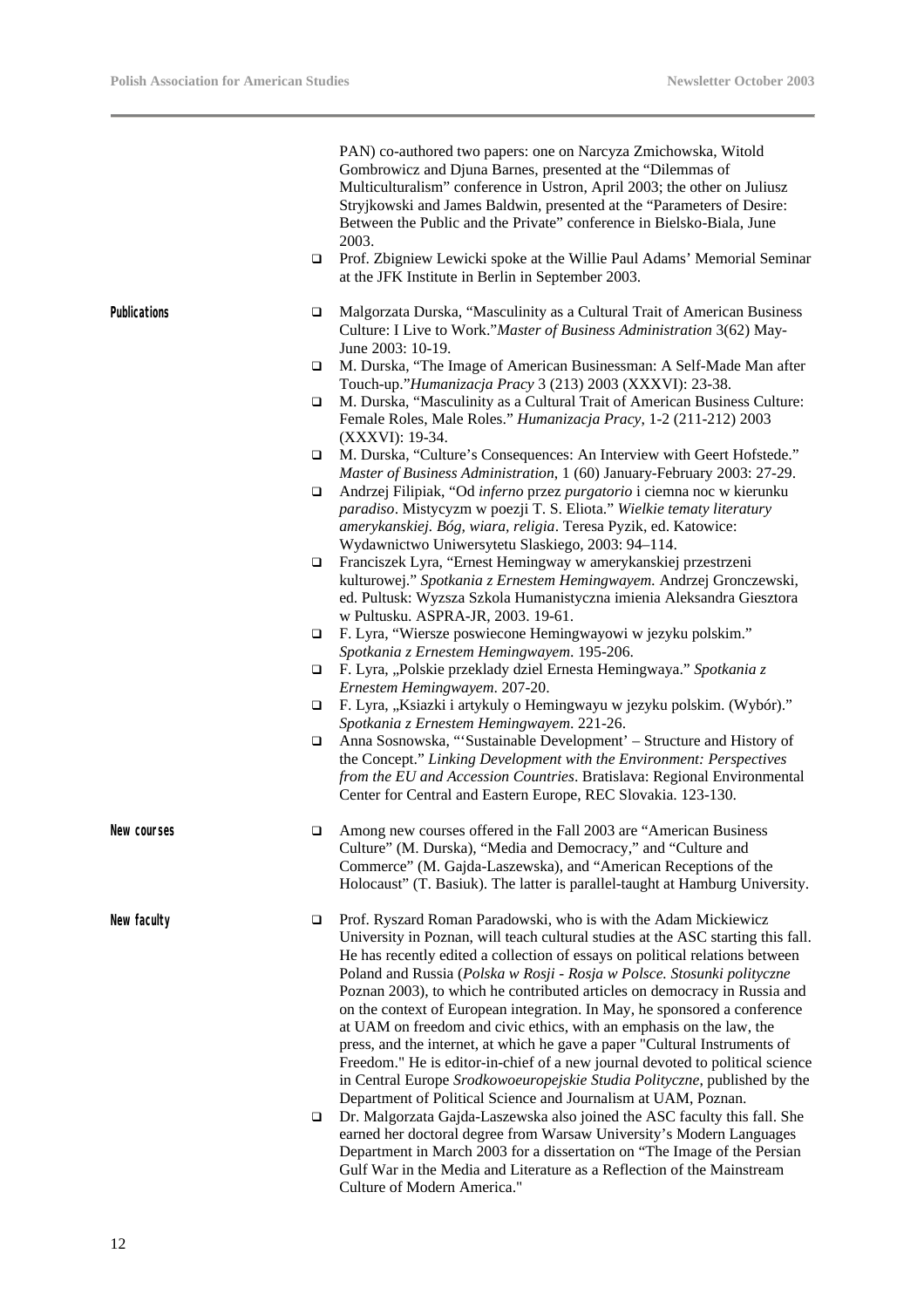|                        | ▫      | Professor Debra Jean Allen from Concordia University, Austin and<br>Professor William R. Glass from Mississippi University for Women at<br>Columbus have come to the ASC under the Fulbright program. Prof. Allen<br>is with us for the Fall semester, and Prof. Glass will stay the academic year.                                                                                                                                                                                                        |
|------------------------|--------|------------------------------------------------------------------------------------------------------------------------------------------------------------------------------------------------------------------------------------------------------------------------------------------------------------------------------------------------------------------------------------------------------------------------------------------------------------------------------------------------------------|
| Call for papers        | □      | The Center will organize the JFK Seminar on Nov. 22 $(40th$ anniversary of<br>the assassination) and is still accepting papers.                                                                                                                                                                                                                                                                                                                                                                            |
|                        |        | Institute of English Studies, University of Rzeszów                                                                                                                                                                                                                                                                                                                                                                                                                                                        |
| <b>Mailing address</b> |        | Institute of English Studies, University of Rzeszów, Al. Rejtana 16 B, 35-959<br>Rzeszów, tel. (+48 17) 862 56 28 ext. 1052                                                                                                                                                                                                                                                                                                                                                                                |
| Gurants                | $\Box$ | <b>Damian S. Pyrkosz</b> received a grant from the Fulbright Commission and<br>consequently participated in the Fulbright American Studies Institute on<br>"American Political Development: Ideas and Institutions". The Institute was<br>held by the Graduate Center of the City University of New York, New<br>June<br>2003.<br>York.<br>from<br>August<br>info<br>(more<br>to<br>at<br>http://web.gc.cuny.edu/politicalscience/fulbright2003/index.html)                                                |
| Conferences            | □      | In April 2003, Damian S. Pyrkosz and Bozena Kochman-Haladyj<br>participated in the conference "The Do's and Don'ts of Teaching English at<br>the College/University Level", organized by Teachers' Training College in<br>Chelm. At the conference, Damian S. Pyrkosz presented a paper on<br>"Teaching American Government: the Inquisitive or Political Decision<br>Making Approach" and Bozena Kochman-Haladyj "Let Us Not Let<br>Sleeping Dogs Lie - U.S. Government Policy Towards Native Americans". |

# **Department of American Literature and Culture, University of Silesia**

| <b>Mailing address</b> |             | Department of American Literature and Culture, Institute of British and<br>American Culture and Literature, University of Silesia, ul. Zytnia 10<br>41-205 Sosnowiec, fax: +48(32)2917417, tel: +48(32)2917322;<br>$+48(32)2691892$<br>http://amerykanistyka.us.edu.pl<br>http://american-studies.us.edu.pl                                        |
|------------------------|-------------|----------------------------------------------------------------------------------------------------------------------------------------------------------------------------------------------------------------------------------------------------------------------------------------------------------------------------------------------------|
| Events and activities  | □<br>$\Box$ | Wielkie tematy literatury amerykanskiej [Great Themes of American<br>Literature]. The second volume of the series entitled "Granica, Pogranicze,<br>Zachód" has been prepared for the reviewing process.<br>On 14 <sup>th</sup> October Piotr Dziedzic took the examination (kolokwium<br>habilitacyjne). for a post-doctoral degree (habilitacja) |
| <b>Publications</b>    | ◘           | Jedrzejko, Pawel. "Postmodernizm jako styl pózny krytyki.<br>(Post)Scriptum", : Styl pózny w muzyce, literaturze i kulturze, red.<br>Eugeniusz Knapik, Wojciech Kalaga. Katowice: Wydawnictwo Slask, 2003                                                                                                                                          |
| Conferences            | □           | In May 2003 Magdalena Slonka delivered a paper "The Author, the<br>Detective and the Writer: Three Incarnations of the Same Body in Paul<br>Auster's The New York Trilogy" during the conference organized by The<br>Institute of British and American Literature and Culture, University of<br>Silesia.                                           |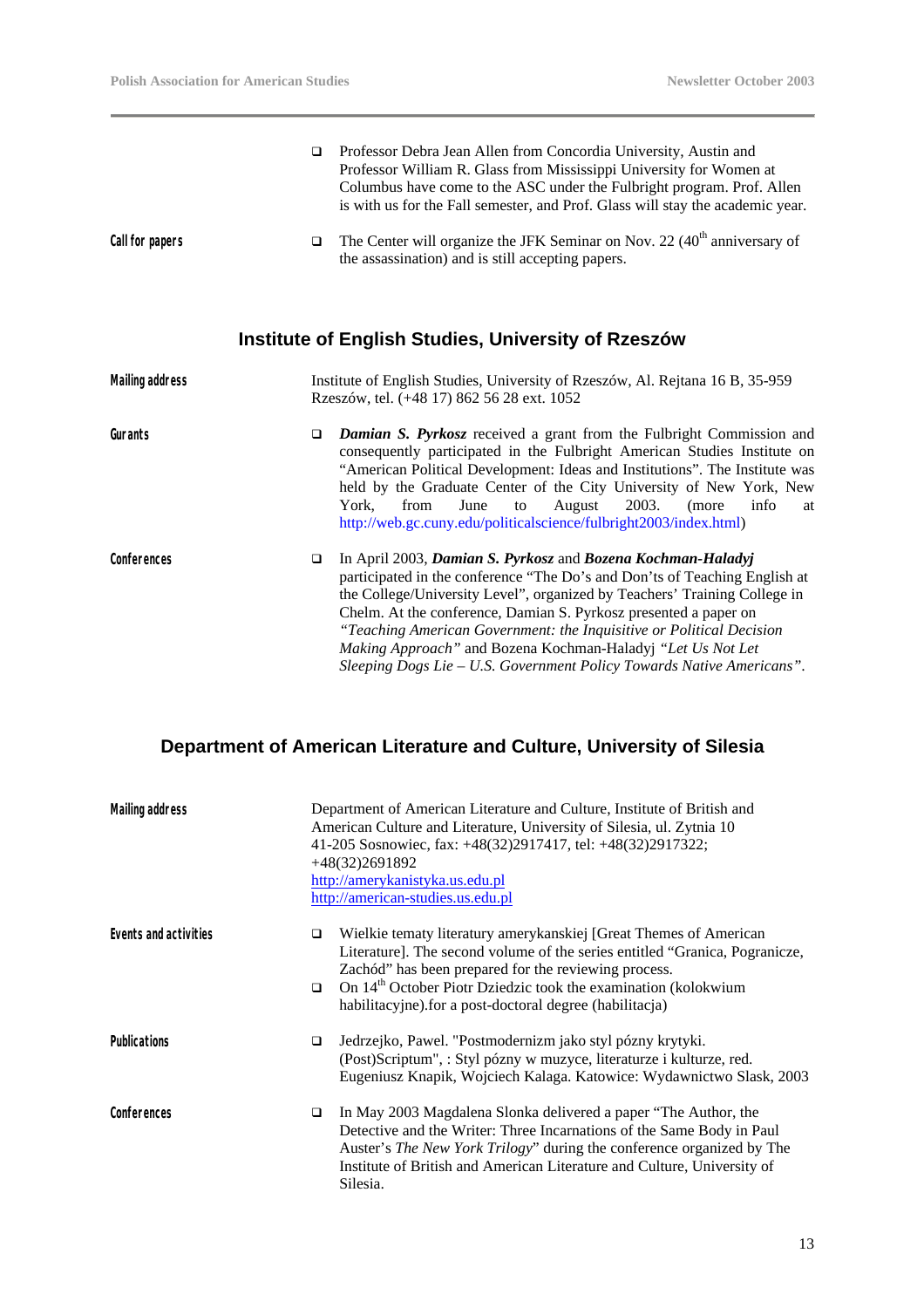| New faculty      | □ | Jaroslaw Szurman has been accepted as a Ph.D candidate                                                                                                                                                                                                                                                                                                                                                                                                                                                                                                                                                         |
|------------------|---|----------------------------------------------------------------------------------------------------------------------------------------------------------------------------------------------------------------------------------------------------------------------------------------------------------------------------------------------------------------------------------------------------------------------------------------------------------------------------------------------------------------------------------------------------------------------------------------------------------------|
| Calls for papers | □ | We invite scholars to participate in the third volume of the series Great<br>Themes of American Literature. The volume is dedicated to American cities<br>and towns and is entitled "Miasta, Miasteczka, Metropolie." Please submit a<br>brief abstract of your proposed presentation before 30 <sup>th</sup> December 2003.<br>Please note, that the deadline for submitting whole papers for the volume is<br>$30th$ June 2004. Proposals should be sent to:<br>Prof. Teresa Pyzik<br>Institute of British and American Culture and Literature<br>University of Silesia<br>ul. Zytnia 10<br>41-205 SOSNOWIEC |
|                  |   | For more details on the series please contact our web page at:<br>http://amerykanistyka.us.edu.pl                                                                                                                                                                                                                                                                                                                                                                                                                                                                                                              |

http://american-studies.us.edu.pl

## **English Department, Nicholas Copernicus University, Torun**

| <b>Mailing address</b> |             | Katedra Filologii Angielskiej UMK, Katedraa@maius.uni.torun.pl                                                                                                                                                                                                                                                                                                                                                                                                                                                                                                                                                                                                                                          |  |
|------------------------|-------------|---------------------------------------------------------------------------------------------------------------------------------------------------------------------------------------------------------------------------------------------------------------------------------------------------------------------------------------------------------------------------------------------------------------------------------------------------------------------------------------------------------------------------------------------------------------------------------------------------------------------------------------------------------------------------------------------------------|--|
| Events/Activities      | $\Box$<br>□ | On October 1, 2003 Miroslawa Buchholtz received the Minister of<br>Education Prize for her postdoctoral dissertation Reflections of the Master:<br>The Reception of Henry James in Poland (1877-2000).<br>Jakub Wójcik has been awarded a "visiting junior scholar" grant and will<br>spend the spring term at Southern Oregon University, Ashland, OR.<br>teaching a course Gothic Faces of American Literature.                                                                                                                                                                                                                                                                                       |  |
| Conferences            | $\Box$      | In May 2003 Miroslawa Buchholtz participated in an international<br>conference on "Alice Munro: Writing Secrets," in Orleans, France, and<br>read a paper entitled "Pseudo-Longinus and the Affective Theory in Alice<br>Munro's Stories about Childhood."                                                                                                                                                                                                                                                                                                                                                                                                                                              |  |
| <b>Publications</b>    | □<br>□      | Miroslawa Buchholtz has published two books. She is the editor of the<br>much-appreciated volume on the reception of Canada in Poland, Obraz<br>Kanady w Polsce. (Torun: Wydawnictwo Adam Marszalek, 2003, 420 pp.,<br>introduction pp. 5–14). Her other book, $Co$ , kiedy, jak powiedziec po<br>niemiecku (Warszawa: Wiedza Powszechna, 2003, 180 pp.) is addressed to<br>learners of German.<br>She has also published two papers:<br>"Imaging The Europeans: Illustrations to the Polish Translation of James's<br>Text." The Henry James Review, Vol. 24 No 1 (2003), pp. 57-68.<br>"Z mysla o mlodym czytelniku." Obraz Kanady w Polsce. Torun:<br>Wydawnictwo Adam Marszalek, 2003, pp. 251-266. |  |
| New courses            | □           | Jakub Wójcik started teaching a new course History of American Film:<br>From David W. Griffith to James Cameron in the Cultural Studies<br>Department                                                                                                                                                                                                                                                                                                                                                                                                                                                                                                                                                   |  |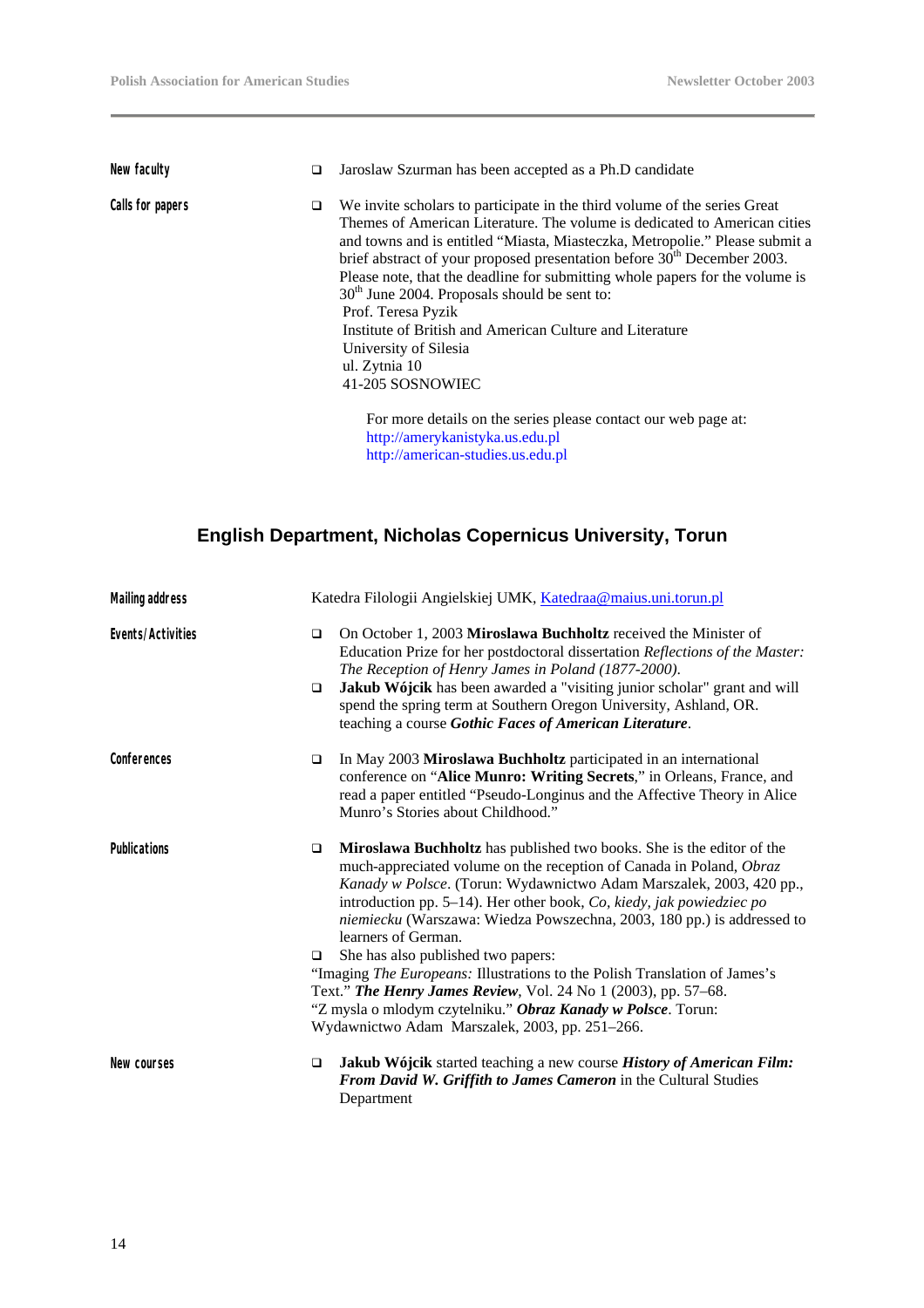# **American Literature Section, Institute of English Studies, University of Warsaw**

| Mailing address   |        | Zaklad Literatury Amerykanskiej, Instytut Anglistyki UW, ul. Nowy Swiat 4, 00-497<br>Warsaw                                                                                                                                                                                                                                                                                                                                                                                                                                                                                                                                                                                                                                                                                                                                                                                                                                                                                                                                                                                                                                                                                                                                                                                                                                                                                                                         |  |  |
|-------------------|--------|---------------------------------------------------------------------------------------------------------------------------------------------------------------------------------------------------------------------------------------------------------------------------------------------------------------------------------------------------------------------------------------------------------------------------------------------------------------------------------------------------------------------------------------------------------------------------------------------------------------------------------------------------------------------------------------------------------------------------------------------------------------------------------------------------------------------------------------------------------------------------------------------------------------------------------------------------------------------------------------------------------------------------------------------------------------------------------------------------------------------------------------------------------------------------------------------------------------------------------------------------------------------------------------------------------------------------------------------------------------------------------------------------------------------|--|--|
| Events/Activities | □      | Tomasz Mirkowicz, our friend and colleague, died in May. Tomek will be<br>remembered as a brilliant translator of American and English literature, an<br>accomplished essayist and one of the most intriguing Polish fiction writers of<br>his generation. His contribution to the popularization of American<br>postmodernism in Poland cannot be overrated. He received two prestigious<br>rewards for translators: from Literatura na Swiecie and from the Polish<br>Association of Translators for his translations of Harry Mathews's<br>Conversions and George Orwell's 1984, respectively. Among his other<br>memorable translations there are Ken Kesey's One Flew Over the Cuckoo's<br>Nest, James Leo Herlihy's Midnight Cowboy, Robert Coover's Ghost Town,<br>Jerzy Kosinski's The Painted Bird, Passion Play and Blind Date. Apart<br>from twenty books that he translated, he published three own novels. For the<br>past three years, he had been working on a doctoral dissertation on the use of<br>myths in Harry Mathews's fiction. Tomek enjoyed the company of students<br>and younger teachers of American literature, whom he introduced into the<br>intricacies of postmodern fiction. Soon before his death, he donated a large<br>gift of books to the English Institute library as well as a collection of<br>paintings and drawings by Franciszek Starowieyski to the National Library. |  |  |
|                   | $\Box$ | In June, the American Literature Department hosted a meeting with Steve<br>Yarbrough, an American writer of Southern background and a professor of<br>creative writing at California State University, Fresno. The event was<br>organized in cooperation with the publishing house Czytelnik, the publisher<br>of Yarbrough's novel Visible Spirits.                                                                                                                                                                                                                                                                                                                                                                                                                                                                                                                                                                                                                                                                                                                                                                                                                                                                                                                                                                                                                                                                |  |  |
|                   | $\Box$ | In July, Agnieszka Bedingfield defended her doctoral dissertation entitled<br>"Cultural Translations within Gendered Subjectivity: Asian-American<br>Women Writers' Voice in Identity Debates". The thesis was supervised by<br>Agata Preis-Smith. Agnieszka is currently a junior Fulbright scholar at<br>Berkeley University.                                                                                                                                                                                                                                                                                                                                                                                                                                                                                                                                                                                                                                                                                                                                                                                                                                                                                                                                                                                                                                                                                     |  |  |
|                   | □      | In April, Nancy Burke gave a lecture on "Writing the City: Canadian Versus<br>American Perspectives on Urban Space" at Nicholas Copernicus University<br>in Torun.                                                                                                                                                                                                                                                                                                                                                                                                                                                                                                                                                                                                                                                                                                                                                                                                                                                                                                                                                                                                                                                                                                                                                                                                                                                  |  |  |
|                   | ❏      | Agata Preis-Smith has edited an anthology of contemporary American<br>literary and culture criticism, entitled Dyskursy współczesnej amerykanistyki,<br>for the prestigious series "Horyzonty Nowoczesnosci", published by<br>Universitas. The book should be coming out in December. Anna Krawczyk-<br>Laskarzewska, Ewa Luczak and Marek Paryz have taken part in the<br>preparation of the volume as translators.                                                                                                                                                                                                                                                                                                                                                                                                                                                                                                                                                                                                                                                                                                                                                                                                                                                                                                                                                                                                |  |  |
|                   | $\Box$ | Nancy Burke has published a new bilingual volume of poetry Scorched<br>Earth. Wypalona ziemia (Torun: Wydawnictwo ALGO, 2003). Polish<br>translations of her poems were done by renowned poets Ludmila Marjanska<br>and Ewa Elzbieta Nowakowska. In April, Nancy Burke gave readings from<br>her new work in Toronto and Philadelphia.                                                                                                                                                                                                                                                                                                                                                                                                                                                                                                                                                                                                                                                                                                                                                                                                                                                                                                                                                                                                                                                                              |  |  |
|                   | $\Box$ | English translations of Julia Fiedorczuk's poems have appeared in the<br>anthology Altered State: The New Polish Poetry, ed. Rod Mengham, Tadeusz<br>Pióro and Piotr Szymor (ARC Publications, U.K., 2003). In Spring, Julia<br>Fiedorczuk, together with Marzanna Kielar, Tadeusz Pióro and Andrzej                                                                                                                                                                                                                                                                                                                                                                                                                                                                                                                                                                                                                                                                                                                                                                                                                                                                                                                                                                                                                                                                                                                |  |  |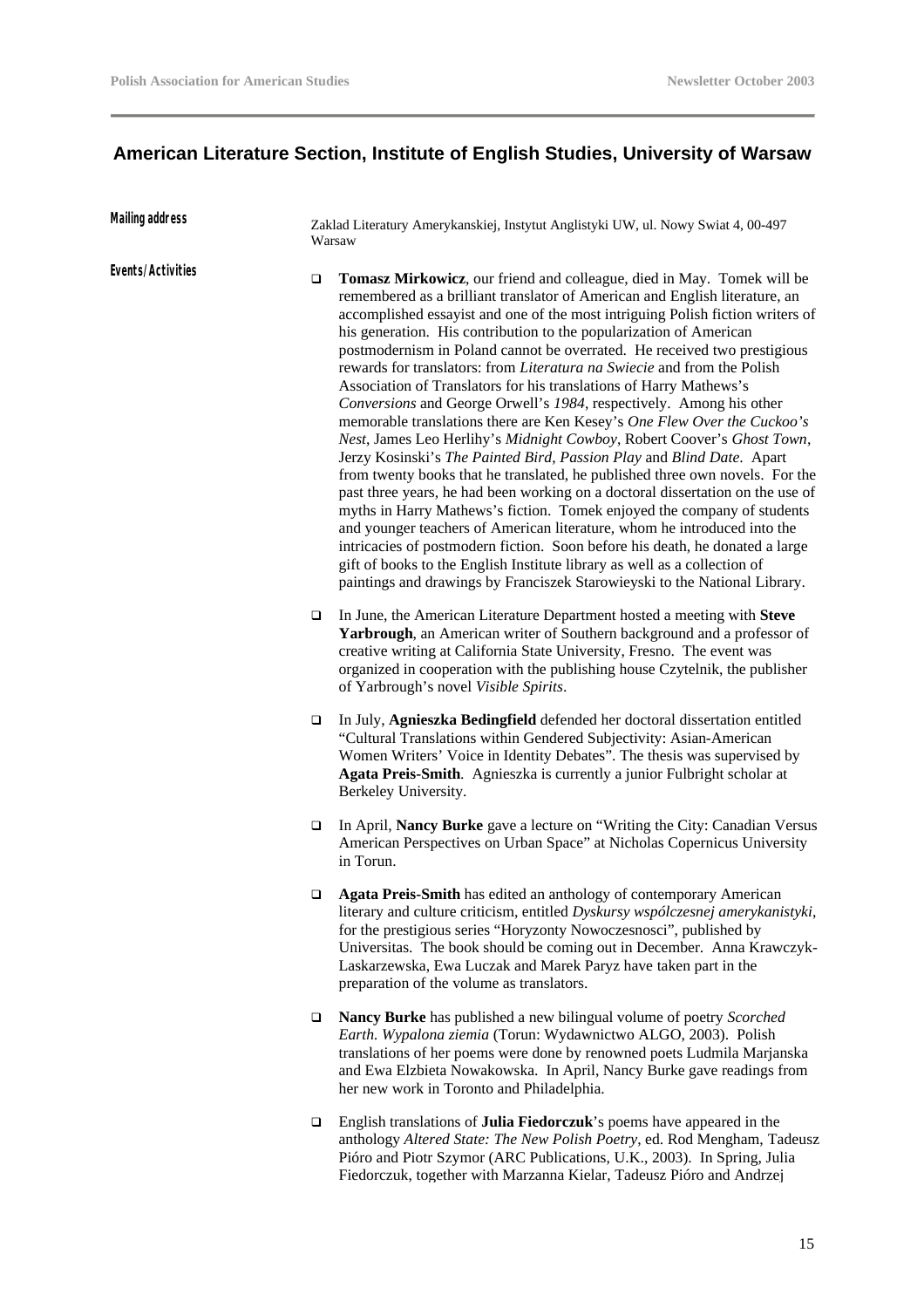Sosnowski, toured in England, promoting the anthology.

q In the academic year 2002-2003, **Julia Fiedorczuk** was a junior Fulbright scholar at Cornell University, doing research for her doctoral dissertation on Laura Riding. q **Zuzanna Ladyga** spent last August at the JFK Institute in Berlin, where she did research for her project "Postmodern Negativity and Cultural Value: The Play of/with Negativity in Postmodern Literary and Critical Fiction". Zuzanna's project concentrates on the works of Donald Barthelme and Grace Paley. q **Nancy Burke** is the associate editor of *Central-European Journal of Canadian Studies*, published in Brno. q **Julia Fiedorczuk** contributes reports on American literary journals to the monthly *Twórczosc*. q **Marek Paryz** is a regular reviewer for the literary monthly *Nowe Ksiazki*. Conferences **□** In May, **Nancy Burke** participated in the annual PASE conference in Warsaw and read the paper "The Other: European Views of Canada's Native Peoples". **Publications Nancy Burke**  q "Kanada w Warszawie: pod znakiem klonowego liscia", trans. Miroslawa Ziaja-Buchholtz. *Obraz Kanady w Polsce*. Ed. Miroslawa Ziaja-Buchholtz (Torun: Wydawnictwo Adam Marszalek, 2003). **Julia Fiedorczuk** q "Milczenie wyroczni: o wierszach Laury Riding". *W Palacu Mozliwosci: o amerykanskiej poezji kobiecej*. Ed. Lucyna Aleksandrowicz-Pedich (Bialystok: Trans Humana, 2003). □ "Prawo anarchii: o religiach Laury Riding i Laury (Riding) Jackson". *Literatura na Swiecie*, 7-8/2003. q Translations of poetry and prose by Laura Riding. *Literatura na Swiecie*, 7- 8/2003. **Marek Paryz** □ "Problematyka doswiadczenia religijnego w powiesci Charlesa Brockdena Browna *Wieland*". *Wielkie tematy literatury amerykanskiej: Bóg, wiara, religia*. Ed. Teresa Pyzik (Katowice: Wydawnictwo Uniwersytetu Slaskiego, 2003). q "V. S. Naipaul's Micheal X: The Textual Construction of Postcolonial Subjectivity". *Anglica*, 13/2003. q Reviews of the Polish editions of *Patterns* by Pat Cadigan, *Fury* by Salman Rushdie, *Tough Jews* by Rich Cohen and *That Old Ace in the Hole* by Annie Proulx. *Nowe Ksiazki* 5, 6, 9, 10/2003, respectively.

**New faculty Q** Agnieszka Wlodarczyk is a new doctoral student in the American Literature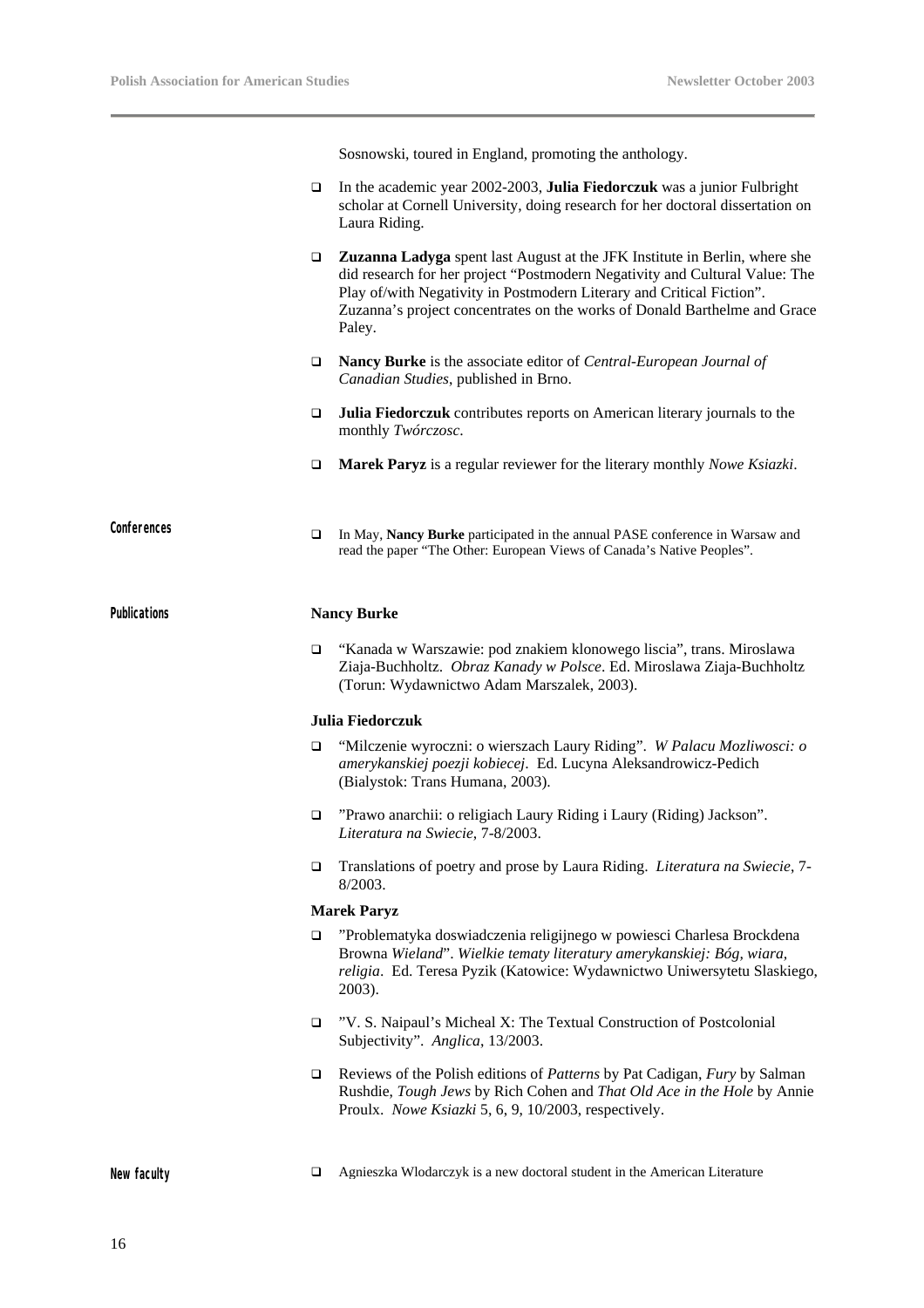Department. She takes interest in feminism and queer studies.

#### **Institute Of English Studies, Section Of Cultures Of Anglo-Saxon Countries, University Of Warsaw**

| <b>Mailing address</b> | Institute Of English Studies, Section of Cultures of Anglo-Saxon Countries,<br>University Of Warsaw, 00 - 497 Warszawa, ul. Nowy Swiat 4 |                                                                                                                                                                                                                                                                   |
|------------------------|------------------------------------------------------------------------------------------------------------------------------------------|-------------------------------------------------------------------------------------------------------------------------------------------------------------------------------------------------------------------------------------------------------------------|
| Conferences            | ❏                                                                                                                                        | Aneta Dybska, participated in the Salzburg Seminar on Contemporary<br>American Literature, April 2-9, 2003                                                                                                                                                        |
|                        |                                                                                                                                          | <b>Institute of English Philology, University of Wroclaw</b>                                                                                                                                                                                                      |
| <b>Mailing address</b> |                                                                                                                                          | Department of English, University of Wroclaw, ul. Kuznicza 22, 50-138<br>Wroclaw                                                                                                                                                                                  |
| Events/Activities      | $\Box$                                                                                                                                   | On May 15 <sup>th</sup> , 2003, at Vilnius Pedagogical University, dr Piotr Zazula gave<br>a guest lecture on: "Intimations of the Sublime: Mysticism and Wonder in<br>Modern American Poetry".                                                                   |
| <b>Guest lecturers</b> | □                                                                                                                                        | Dominika Ferens, keynote lecture: "Why would a European want to study<br>Asian American literature?" Asian American Literature Seminar, University<br>of Hannnover, Germany, July, 2003.                                                                          |
| Conferences            | $\Box$                                                                                                                                   | Klara Szmanko, paper presented at the conference in Joensuu, Finland:<br>Close Encounters of an Other Kind. New Perspectives on Race, Ethnicity<br>and American Studies (June 6-7, 2003).                                                                         |
| <b>Publications</b>    | $\Box$                                                                                                                                   | Klara Szmanko, "Different Faces of Invisibility in Ralph Ellison's<br>Invisible Man" Anglica Wratislaviensia 39 (2003).                                                                                                                                           |
|                        | ❏                                                                                                                                        | Klara Szmanko, "The Trope of No Name Woman in the Texts Featuring<br>Asian Women." American Studies 20 (2003).                                                                                                                                                    |
|                        | □                                                                                                                                        | Dominika Ferens, "Winnifred Eaton's 'Japanese' Novels as a Field<br>Experiment." Middlebrow Moderns: Popular American Women Writers of<br>the 1920s. Eds. Lisa Botshon and Meredith Goldsmith. Boston:<br>Northeastern University Press, 2003.                    |
|                        | □                                                                                                                                        | Dominika Ferens, "Reflections of the Master by Miroslawa Ziaja-<br>Buchholtz: Review." The Henry James Review 24.2 (Spring 2003): 197-<br>199.                                                                                                                    |
|                        | $\Box$                                                                                                                                   | Zazula, Piotr. 2003. "Drogi do wolnosci – kobiece podróze w wierszach<br>Louise Erdrich." In: ed. L. Aleksandrowicz-Pedich, W palacu mozliwosci.                                                                                                                  |
|                        | □                                                                                                                                        | O amerykanskiej poezji kobiecej. Trans Humana: Bialystok, pp. 85-100.<br>Zazula, Piotr. 2003. "A Quietist in New York: Mystical Consciousness in<br>Frank O'Hara's Urban Poems." In: Anglica Wratislaviensia XLI. Wyd.<br>Uniwersytetu Wroclawskiego, pp. 85-100. |
| New courses            | □                                                                                                                                        | Justyna Kociatkiewicz. MA seminar: "Growing up in America: The<br>American tradition of the Bildungsroman"                                                                                                                                                        |
|                        | □                                                                                                                                        | Dominika Ferens. Proseminar: "Orientalism in American Popular Culture<br>and Asian American Literary Resposnses"                                                                                                                                                  |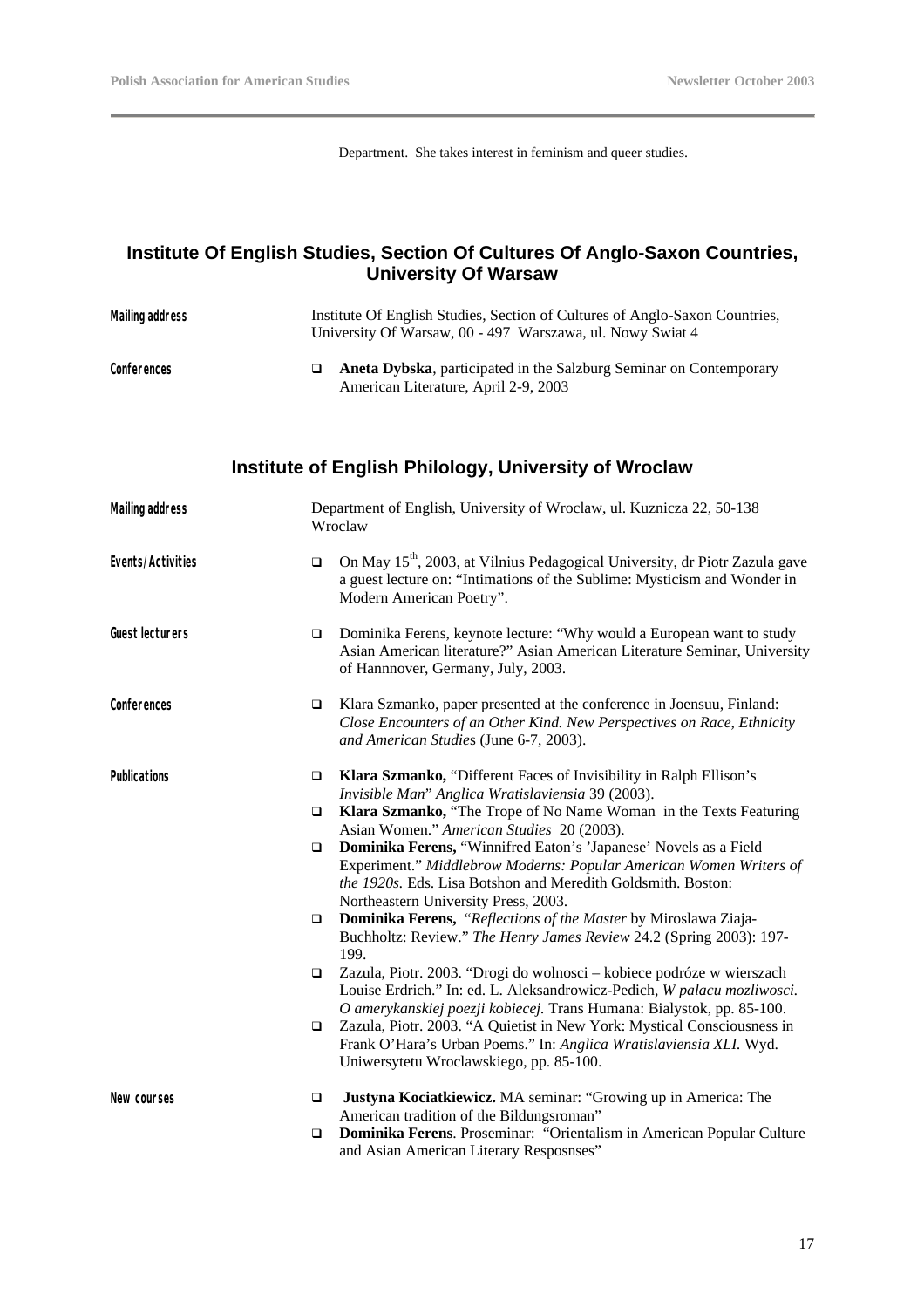# **The Society for Multi-Ethnic Studies: Europe and the Americas**

# **Call for Papers Fourth MESEA Conference Aristotle University of Thessaloniki, Greece May 20 - 23, 2004**

#### **Ethnic Communities in Democratic Societies**

Proposals for workshops and papers may engage the following topics, among others:

Negotiation of culture, language, religion within (non-)territorial communities / Parochialism and globalization / Community and fragmentation in global cities / Communitarianism vs. rights / Literary and artistic productions within transnational democracies / Aesthetic concerns of ethnic subjects in democratic societies / How literature reflects democratic concerns / Negotiating ethnic exceptionalism and participation in a larger collectivity / Nation states and imagined communities / Nationalism and transnational loyalties / Nativism and racism in democratic contexts / Ethnic Press and transnationalism / Ethnic community vs. local law / (Il)legal immigration / Transnational identities / Fragmented identities / Political agency, political choices / Balkanization of mentality / Bastions of ethnic tolerance / Citizenship and ethnopolitics / Civis and civility / Ethnic anxieties / Ethnic discrimination and affirmative actions / Ethnogenesis and ethnostasis / From Confrontation to cooperation / Internal colonialisms / Mythologized nationalisms / Xenophobia/xenophilia.

- Deadline for proposals: December 20, 2003. Send a one-page proposal and a one-paragraph bio on the same page as e-mail submission to:

raphael-hernandez@mesea.org

Dr. Heike Raphael-Hernandez University of Maryland in Europe Im Bosseldorn 30 69126 Heidelberg **Germany** 

- Only members of MESEA or MELUS may present papers at this conference. For membership information please check: http://www.mesea.org